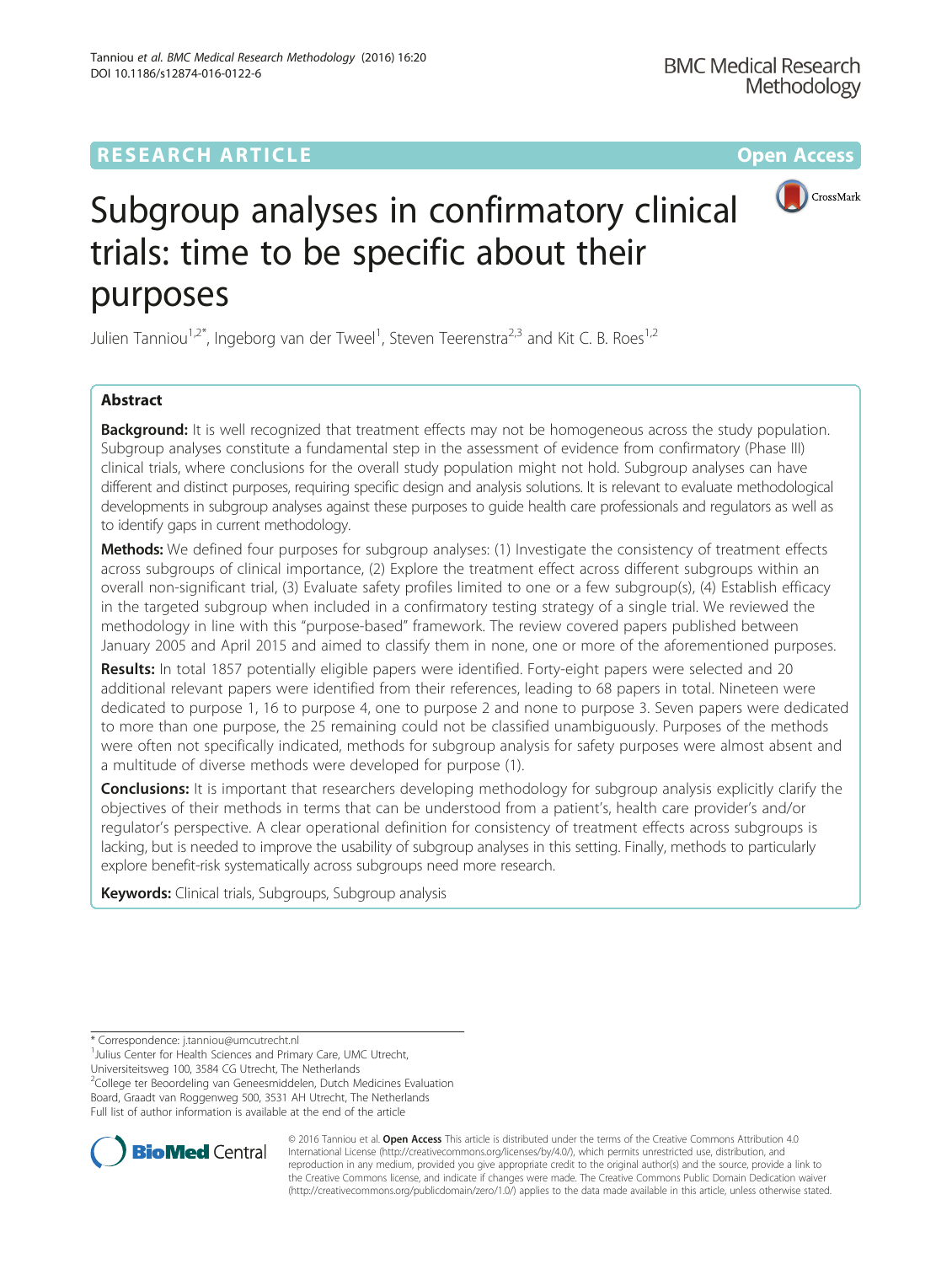## Background

Confirmatory (Phase III) clinical trials aim to provide conclusive evidence on the efficacy and safety of new drugs, usually as compared to standard treatments. The conclusions from such studies are typically considered applicable to the whole study population. However, in light of growing biological and pharmacological knowledge leading to more personalized medicine and targeted therapies, it is well recognized that the treatment effect of a new drug might not be homogeneous across the study population. Subgroup analyses are therefore essential to interpret the results of clinical trials. If subgroups with a potential worse or better benefit-harm balance exist, identification is fundamental in the interest of patients.

The methodology and reporting of subgroup analyses have been subject of research and several literature reviews have been conducted. According to Pocock et al. [[1\]](#page-12-0), 70 % (35/50) of reported trials contained subgroup analyses, of which 60 % (21/35) claimed subgroup differences. The total number of reported subgroup analyses per published trial varied from one to 24 with a median of four. In 20 % of the trials, subgroup analyses were purely descriptive. Thirty-seven  $%$  of trials reported *p*-values for treatment effect within subgroups and 43 % (15/35) used tests of interaction. Hernandez et al. [[2\]](#page-12-0) selected 63 cardiovascular clinical trials, of which almost two thirds (39/63) reported subgroup analyses. A subgroup effect was claimed in over half of these (21/39) based on either interaction tests (7/11) or subgroupspecific tests (14/28). Wang et al. [[3\]](#page-12-0) reviewed 59 clinical trials, of which 34 performed more than five subgroup analyses and five were unclear about the number of subgroup analyses performed. They found that in the majority of papers it was not specified whether subgroup analyses were pre-specified or performed post-hoc (40/59). In Gabler et al. [\[4](#page-12-0)], the authors reviewed 319 studies from high-impact factor journals (BMJ, JAMA, NEMJ, The Lancet, Annals of Internal Medicine). They found that 29 % (92/319) of the studies reported interaction analyses, 28 % (88/ 319) reported subgroups analyses only without formal statistical comparisons and 43 % (139/319) did not report on the heterogeneity of the treatment effect. Sun et al. [\[5](#page-12-0), [6](#page-12-0)] investigated the impact of industry funding on the reporting of subgroup analyses in randomized controlled trials. Their study included 469 randomized controlled trials published in 2007, of which 207 (44 %) reported subgroup analyses. Subgroup analyses were more frequent in high impact journals, non-surgical trials and trials with larger sample size. When the primary outcome was not significant, industry funded trials were more likely to report subgroup analyses than non-industry funded trials, contrary to when there was a statistically significant primary outcome.

Subgroup analyses are known to be prone to statistical and methodological issues such as inflation of type I error due to multiple testing, low power, inappropriate statistical analyses or lack of pre-specification. To deal with these issues, guidelines for the design, analysis, interpretation and reporting of subgroup analyses have been proposed [\[7](#page-12-0)–[12\]](#page-12-0). They generally share the same main points: the number of subgroups to be tested should be small, subgroups of interest should be prespecified and based on a strong biological reasoning or based on observed effects in the subgroup in previous studies, adjustment for multiple testing should be considered, subgroup-treatment interaction tests should be preferred to subgroup-specific tests, all subgroups tested should be reported including whether they are preplanned or post hoc.

Despite such guidance, the assessment of subgroup analyses remains complex. For example, the CAPRIE trial aimed to show superiority of clopidogrel to aspirin in the secondary prevention of cardiovascular events in patients at risk of ischemic events. The primary endpoint was the first occurrence of myocardial infarction (MI), ischemic stroke, or vascular death in patients with atherothrombosis. The intent-to-treat analysis showed a relative risk reduction (RRR) of 8.7 % in favor of clopidogrel ( $p = 0.043$ ). In an additional analysis, the CAPRIE investigators showed that heterogeneity was observed ( $p = 0.042$ ) depending on the qualification of prior cardiovascular events, which was used as a stratification factor at randomization: prior MI: RRR = 7.3 %, prior stroke: RRR = −3.7 %, symptomatic peripheral arterial disease: RRR = 23.8 %. This observed heterogeneity led two regulatory agencies to different assessments. The National Institute for Health and Care Excellence (NICE, English and Welsh authority) concluded a clinical benefit for the overall population whereas the Institut für Qualität und Wirtschaftlichkeit im Gesundheitswesen (IQWiG, German authority) concluded efficacy only for the most beneficial subgroup of patients (symptomatic peripheral arterial disease) [[13](#page-12-0)–[15](#page-12-0)]. The disparate conclusion by the two regulatory agencies illustrates the diverging views or interpretations, and the lack of consensus and international standards for the conduct and interpretation of subgroup analyses.

We observed that methodological papers on subgroup analyses sometimes lacked a clear connection between the methodological solutions and specific purposes. Five different purposes for subgroup analyses have been suggested by Grouin et al. [\[16\]](#page-12-0), in the context of market authorisation of new drugs: (i) to confirm that efficacy benefits observed in the trial are consistently seen across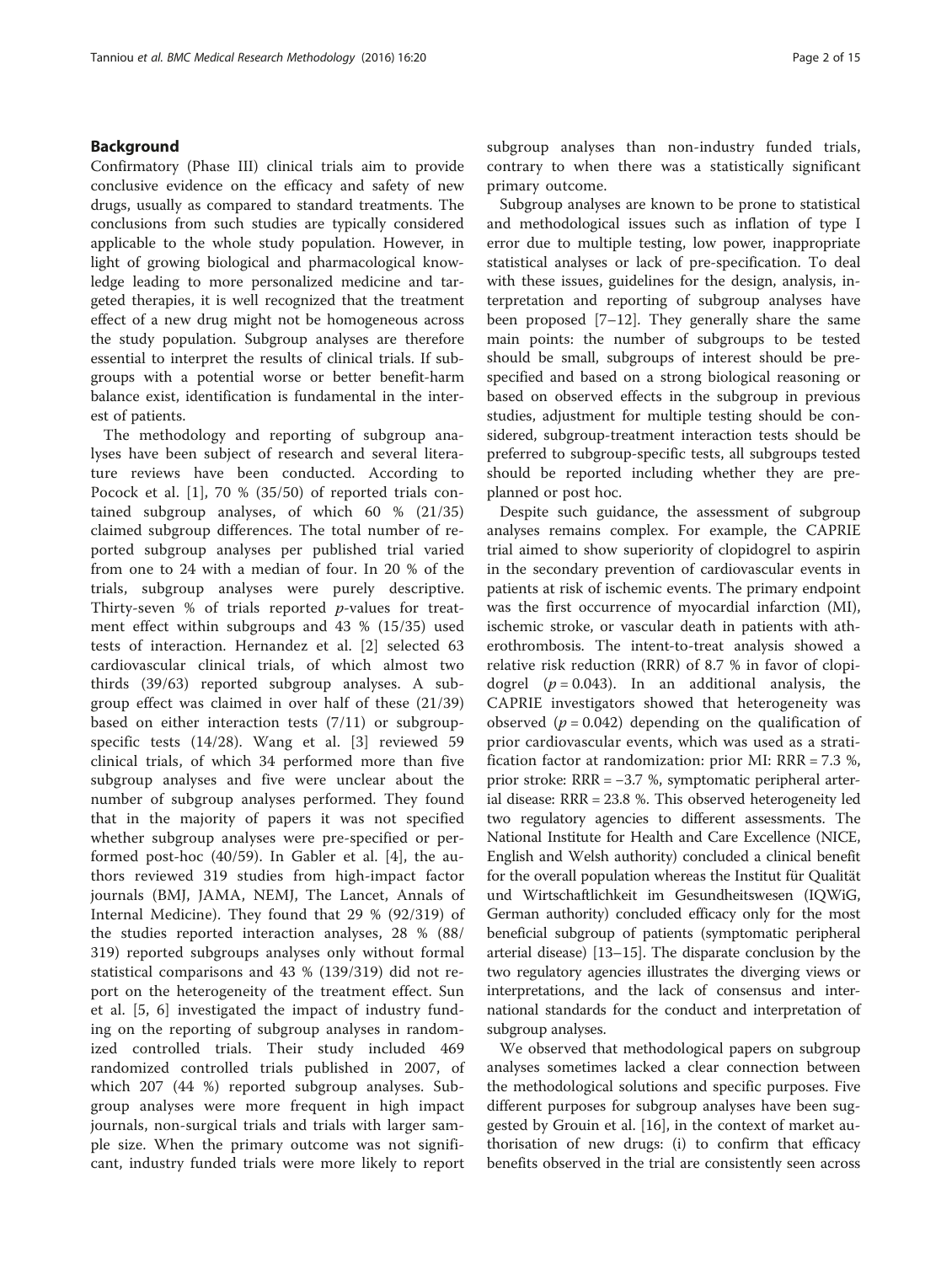subgroups, (ii) to identify subgroups with larger treatment effect when the study reaches an overall statistically significant effect, (iii) to check specific subgroups that *a priori* are suspected to show less or no treatment effect, (iv) to identify a statistically positive subgroup in case of a non-significant overall effect, and (v) to identify safety problems limited to one or few subgroups. To gain systematic insight in the "state of the art" and areas of research needed, we reviewed the proposed methodological solutions for this "purpose based" framework.

We first explain the search strategy as well as the "purpose based" framework. Next, the main results of the study are presented. We conclude with a critical discussion and suggestions for further methodological development.

## Methods

## Search strategy

This review covers papers published between January 2005 and April 2015. The last search was conducted on PubMed the 01st of May 2015. The search was restricted to statistical and methodological journals, i.e., the "Journal of Biopharmaceutical Statistics", "Statistics in Medicine", "BMC Medical Research Methodology", "Statistical Methods in Medical Research", "Contemporary Clinical Trials", "Trials", "Clinical Trials", "Pharmaceutical Statistics", "Drug Information Journal", "Biostatistics", "Biometrical Journal", "Biometrika", "Statistical Methodology" and "Biometrics". Various keywords such as "subpopulation", "subset", "subgroup" or "interaction" were considered. In addition reference lists of identified papers were checked, without restriction to these journals. The complete algorithm is provided in the Additional file [1.](#page-12-0)

## Framework for selection and review

Potentially relevant papers were selected on their title and abstract. To structure our review we adapted the five purposes proposed by Grouin et al. [[16\]](#page-12-0). Purpose (i) and (iii), trying to establish consistency either in positive or negative direction for either all clinically important subgroups or a selected set of subgroups, were merged. Purposes (ii) and (iv), identifying favorable subgroup(s) and aiming to exploit heterogeneity, were also merged. Purpose (v), which concerns safety rather than efficacy, was maintained as proposed by Grouin et al. Finally, we added a specific purpose dedicated to confirmatory subgroup strategies. To summarise, four distinct purposes constitute the framework of this study:

- 1. Investigate the consistency of treatment effect across subgroups of clinical importance.
- 2. Explore the treatment effect across different subgroups within an overall non-significant trial.
- 3. Evaluate safety profiles limited to one or a few subgroup(s).

4. Establish efficacy in the targeted subgroup when included in a confirmatory testing strategy of a single trial.

The methodological papers could fall in none, one or more of these categories. The classification of a paper in a category is based either on an explicit statement on the purpose, or was inferred by the first author from the full text.

# **Results**

In total 1857 potentially eligible papers were identified. There is a clear increase in the volume of research over time (Fig. [1\)](#page-3-0). This recent activity in the area of subgroup analysis illustrates its importance in drug development.

Forty-eight papers were selected based on the search strategy (Fig. [2\)](#page-3-0). Twenty additional relevant papers were identified from their references, leading to 68 papers in total.

The Venn diagram (Fig. [3\)](#page-4-0) shows the classification of papers across purposes. Thirty-six papers were dedicated to exactly one purpose: 19 to purpose 1, 16 to purpose 4 and one to purpose 2. Seven papers were dedicated to more than one purpose. The remaining 25 papers could not be classified to a specific purpose.

Thus, most papers addressed purpose 1, "Investigate the consistency of treatment effect across subgroups of clinical importance"(25/68) or purpose 4, "Establish efficacy in the targeted subgroup when included in a confirmatory testing strategy of a single trial" (21/68).

## Investigate the consistency of treatment effect across subgroups of clinical importance

Consistency of treatment effects across subgroups is of major importance. It impacts the interpretation of study findings and in addition affects the prescription of treatment by health care providers. Therefore, assessment of consistency is a crucial step in the interpretation of a clinical trial. In total 25 papers covered this purpose. An example illustrating consistency assessment is first described, followed by the review of the selected papers.

In a randomized double-blind clinical trial (MERIT-HF), 3991 patients with chronic heart failure (New York Heart Association (NYHA) functional class II–IV) and with ejection fraction of 0.40 or less, stabilised with optimal standard therapy, were recruited [[17\]](#page-13-0). These patients were randomly assigned to either metoprolol CR/ XL ( $n = 1990$ ) (starting dose of either 12.5 mg or 25 mg once daily) or placebo  $(n = 2001)$ . The target dose was 200 mg once daily and doses were up-titrated over 8 weeks. Dose regimen could be modified according to the judgement of the investigator. The primary endpoint was all-cause mortality. An interim analysis after a mean follow-up time of one year concluded early stopping of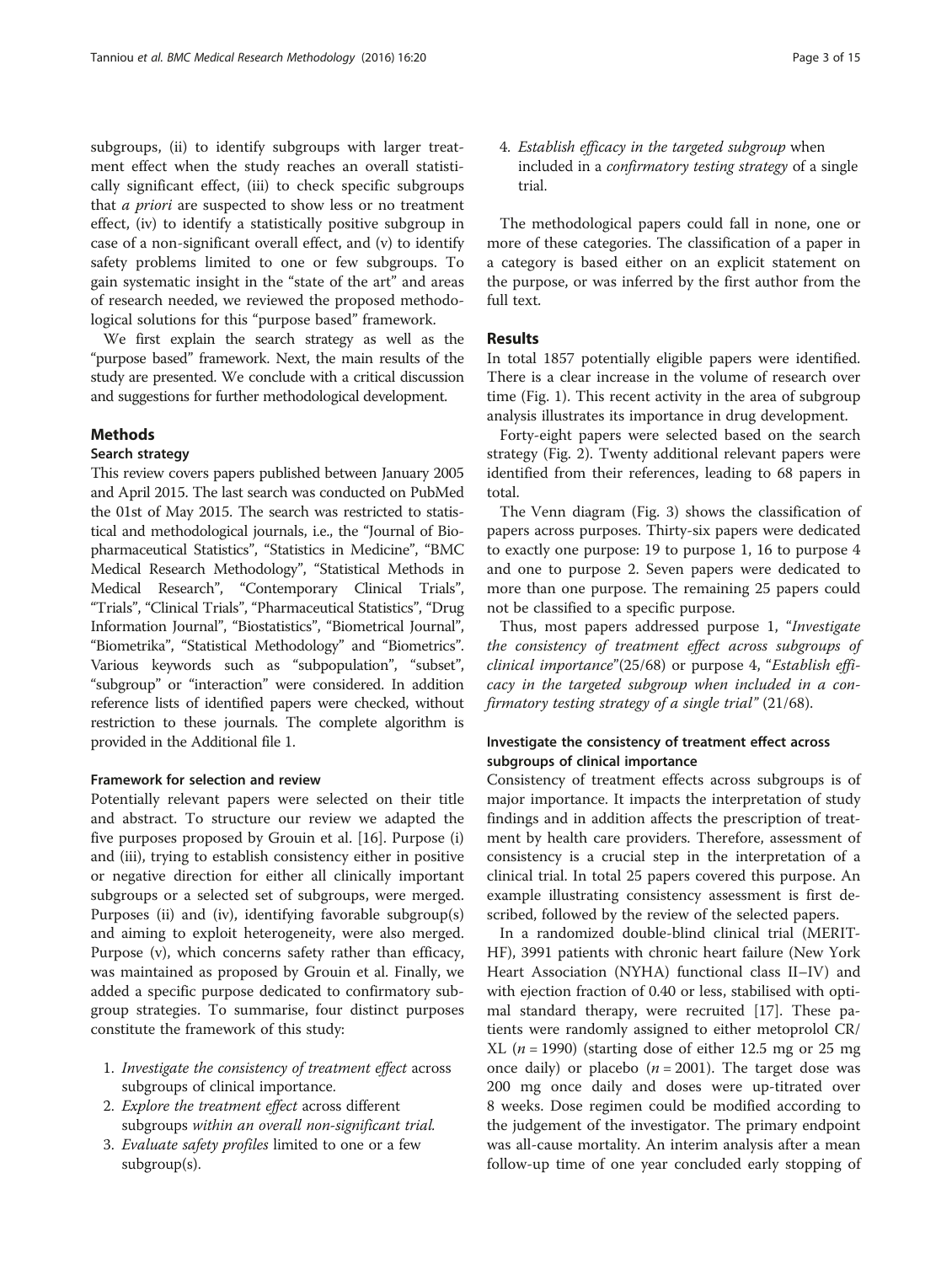<span id="page-3-0"></span>

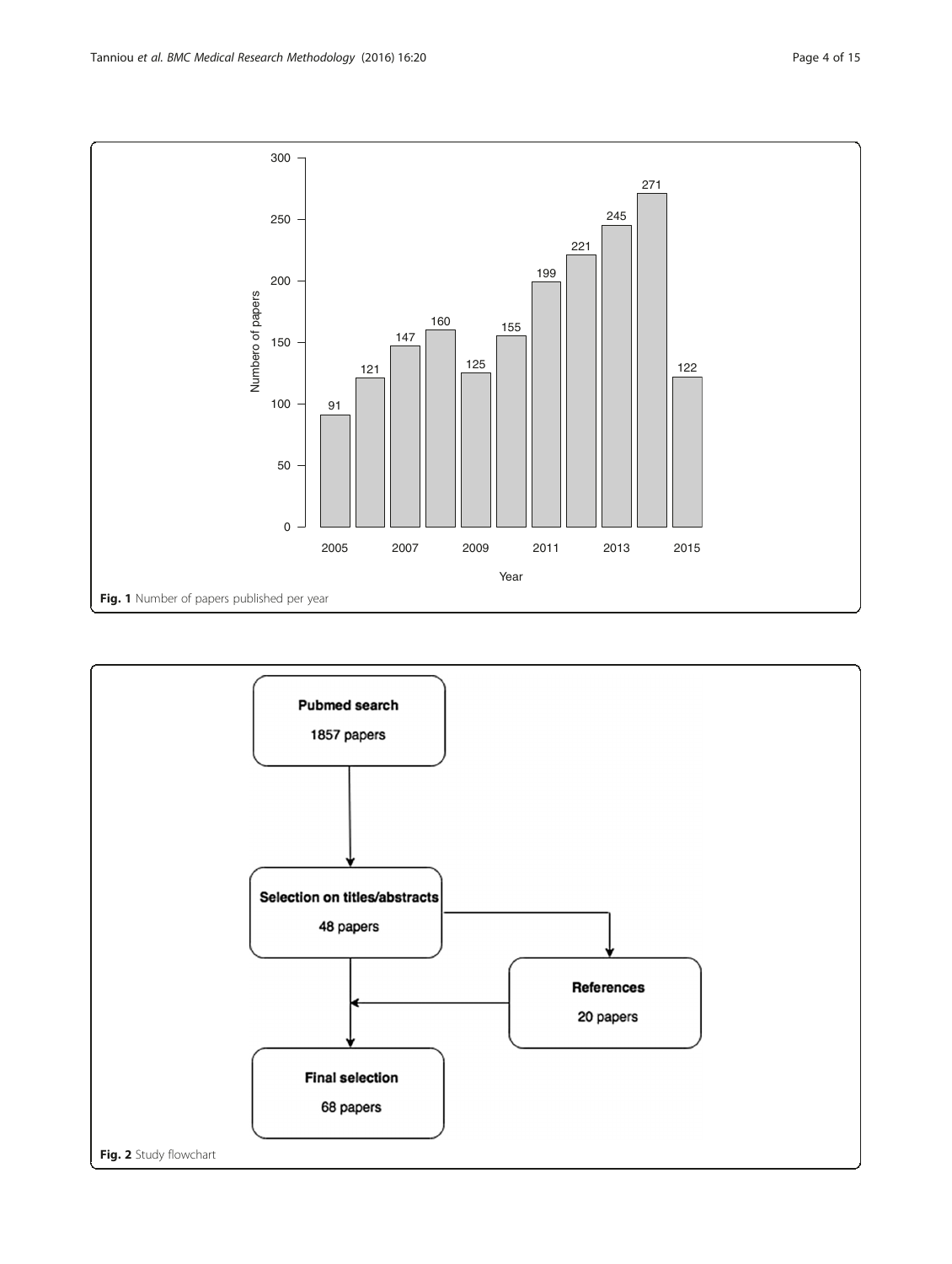<span id="page-4-0"></span>

the trial due to established efficacy. However, in post-hoc subgroup analyses, the "all US patients" subgroup did not show a reduction in total mortality. The American regulatory agency then performed a post-hoc interaction analysis comparing "US patients" vs. "all other countries". The hazard ratio in the former was  $1.05$  (95 % CI 0.71-1.56) whereas in the latter it was 0.55 (95 % CI 0.43–0.70, test for interaction  $p = 0.003$ ). This situation invoked heated debate between the American authorities and the Investigator (MERIT-HF study group). At present, metoprolol CR/XL is indicated in the USA "for the treatment of stable, symptomatic (NYHA class II or III) heart failure of ischemic, hypertensive, or cardiomyopathic origin. It was studied in patients already receiving ACE inhibitors, diuretics, and, in the majority of cases, digitalis. In this population, metoprolol CR/XL decreased the rate of mortality plus hospitalisation, largely through a reduction in cardiovascular mortality and hospitalisations for heart failure ". The Clinical Pharmacology section of the label states that "the combined endpoints of all-cause mortality plus all-cause hospitalisation and of mortality plus heart failure hospitalisation showed consistent effects in the overall study population and the subgroups, including women and the US population. However, in the US subgroup ( $n = 1,071$ ) and women ( $n = 898$ ), overall mortality and cardiovascular mortality appeared less affected. Analyses of female and US patients were carried out because they each represented about 25 % of the overall

population. Nonetheless, subgroup analyses can be difficult to interpret and it is not known whether these represent true differences or chance effects" [[18](#page-13-0)]. This example clearly illustrates the challenges to draw inferences from (post-hoc) subgroup analyses.

Whilst "consistency" is a widely used term, there is no formal agreement about its definition [\[19](#page-13-0)]. As a consequence a diversity of methodological approaches exists: investigating subgroup-specific treatment effect based on the (within subgroup) statistical significance, investigating the directional treatment effect estimate in each subgroup, performing a test of interaction, or considering only qualitative interactions.

# Statistically significant consistent subgroup-specific treatment effect

Li et al. [[20](#page-13-0)] investigated the probability of observing at least one statistically significant negative subgroup result conditional on a statistically significant overall positive result, when the true treatment effect is positive and homogeneous across all subgroups. In the scenario where 15 subgroups, defined by five baseline variables each defining three subgroups with equal proportions, are tested, this probability is below 1 %. Therefore, if a statistically significant negative result is observed after concluding an overall positive treatment effect, it is unlikely that this negative subgroup effect can be attributed to chance. The authors state that further investigation,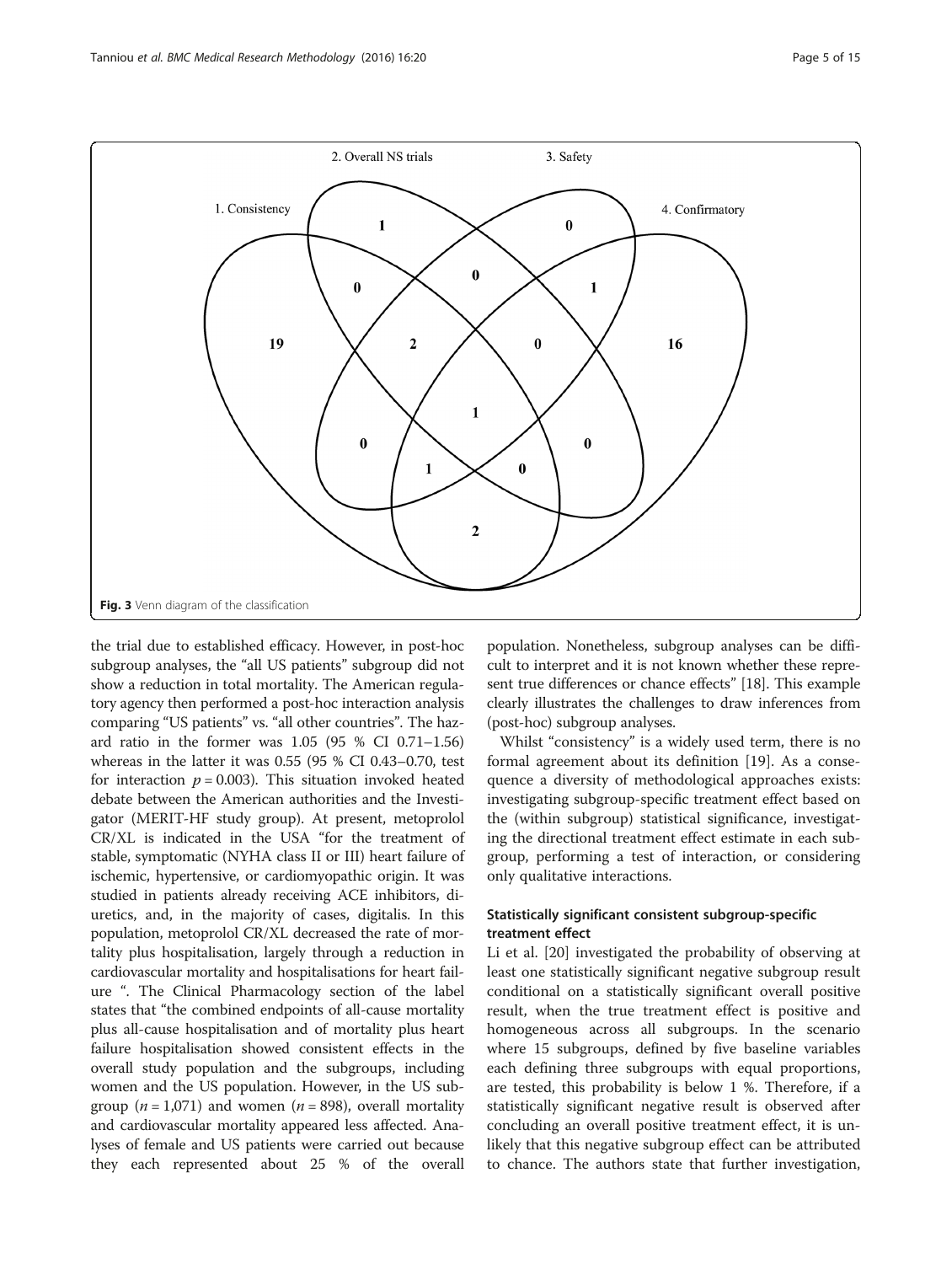such as a similar observed trend in other studies or a strong biological explanation, would be important to confirm this finding. More recently, Wang and Hung [[21\]](#page-13-0) investigated the probability of observing statistically significant consistent versus inconsistent treatments effects across two mutually exclusive subgroups. Consistent is defined as both subgroups having a statistically similar results, and *inconsistent* as the two subgroups having statistically different results. The authors show that the probability of observing statistically significant consistent effects is at most 50 %. The probability of observing a statistically significant beneficial treatment effect in both subgroups ranges from 7 % at extreme subgroup proportions to approximately 25 % at equal subgroup sample sizes. The probability that both subgroup-specific treatment effects are not shown to be statistically significant ranges from 20 % for extremely different subgroup sizes to approximately 25 % for equal subgroup sizes. Koch and Schwartz [\[22](#page-13-0)] proposed to apply a less stringent type I error, so that power for the subgroup test is similar to that for the overall studied population. They suggest to consider a type I error of 0.05 for subgroups with more than 70 % of the patients, 0.15 for subgroups that include about half of the patients, and 0.25 for small subgroups, e.g., ≤30 %. According to the authors, if a pre-specified subgroup fails to show any efficacy based on those criteria, the consistency of the overall treatment effect can be brought into question.

## Directionally consistent subgroup-specific treatment effect

Li et al. [\[20\]](#page-13-0) also considered the probability of observing at least one directional negative subgroup effect conditional on a statistically significant overall positive treatment effect. Negative subgroup effect means here that the subgroup treatment effect estimate is numerically negative, under the assumption that the true treatment effect is positive and homogeneous across all subgroups. This probability is rather substantial. It is around 12 % in case 6 subgroups, defined by two baseline variables each defining three subgroups with equal proportions, are tested. When 15 subgroups are tested, defined by five baseline variables each defining three subgroups with equal proportions, the probability is around 27 %. Wang and Hung [\[21](#page-13-0)] also investigated the probability of observing directionally consistent versus inconsistent treatment effects: consistent if both subgroups have the same sign for the treatment estimate, and *inconsistent* if both subgroups have opposite sign. The probability of observing directionally consistent beneficial subgroup effects is at least 75 %. Although a homogeneous effect is expected in both subgroups, the probability of observing a numerically harmful treatment effect in one subgroup

increases as the proportion of subjects in this subgroup decreases, reaching a maximum of about 25 %. Recent papers have proposed that the effect size in each subgroup must at least be either positive or some predefined percentage of the overall effect [[23](#page-13-0)]. Keene and Garrett argued that this is not a useful approach as it fails to take into account the variability around a point estimate. Moreover, this rule might discriminate against drugs with large mean effects where large interactions are more likely. Koch and Schwartz [[22\]](#page-13-0) also considered this approach more subjective regardless of the plausibility. Following Hemmings [\[19\]](#page-13-0), interpreting subgroup analyses based on point estimates alone can be misleading and provide an incomplete basis for decision making.

## Test of interaction

To assess consistency of the treatment effect across subgroups, a statistical model including interaction term(s) is commonly used. However, clinical trials are rarely powered to detect statistically significant interactions; hence results of such tests might provide a false sense of consistency [[21, 23, 24\]](#page-13-0). Furthermore, the utility of the interaction test as guidance for treatment decisions is limited, as discussed recently [[22, 25](#page-13-0)]. While testing for interaction is not sufficient on its own, the concept of interaction can serve as a starting point for investigating the consistency of treatment effects across subgroups. Wang and Hung [\[21](#page-13-0)] introduced the so-called interaction-to-overall effects ratio as the ratio of the treatment effect difference between a subgroup and its complement, and the treatment effect in the overall sample. This ratio permits the determination of the necessary sample size increase needed to detect the interaction effect. For example, when this ratio equals 2, i.e., the interaction effect is twice the overall effect, the sample size is generally large enough to detect the interaction effect. Based on this ratio, the authors provided decision rules for scenarios with two mutually exclusive subgroups. Royston and Sauerbrei [[26, 27\]](#page-13-0) estimated the significance level as well as the power of 21 methods for investigating interactions between treatment and a continuous covariate. Based on simulation studies the authors recommended the use of the multivariable fractional polynomial interaction procedures when dealing with continuous covariates. White and Elbourne [[28](#page-13-0)] pointed out that the presence of interaction for binary data depends on the effect measure chosen (relative risk, risk difference, odds ratio). Theoretically, if a treatment effect truly exists, homogeneity in one measure, e.g., relative risk, requires heterogeneity in at least one other, e.g., risk difference. Thus the measurement scale of the interaction test, if performed, should be pre-specified and based on clinical knowledge.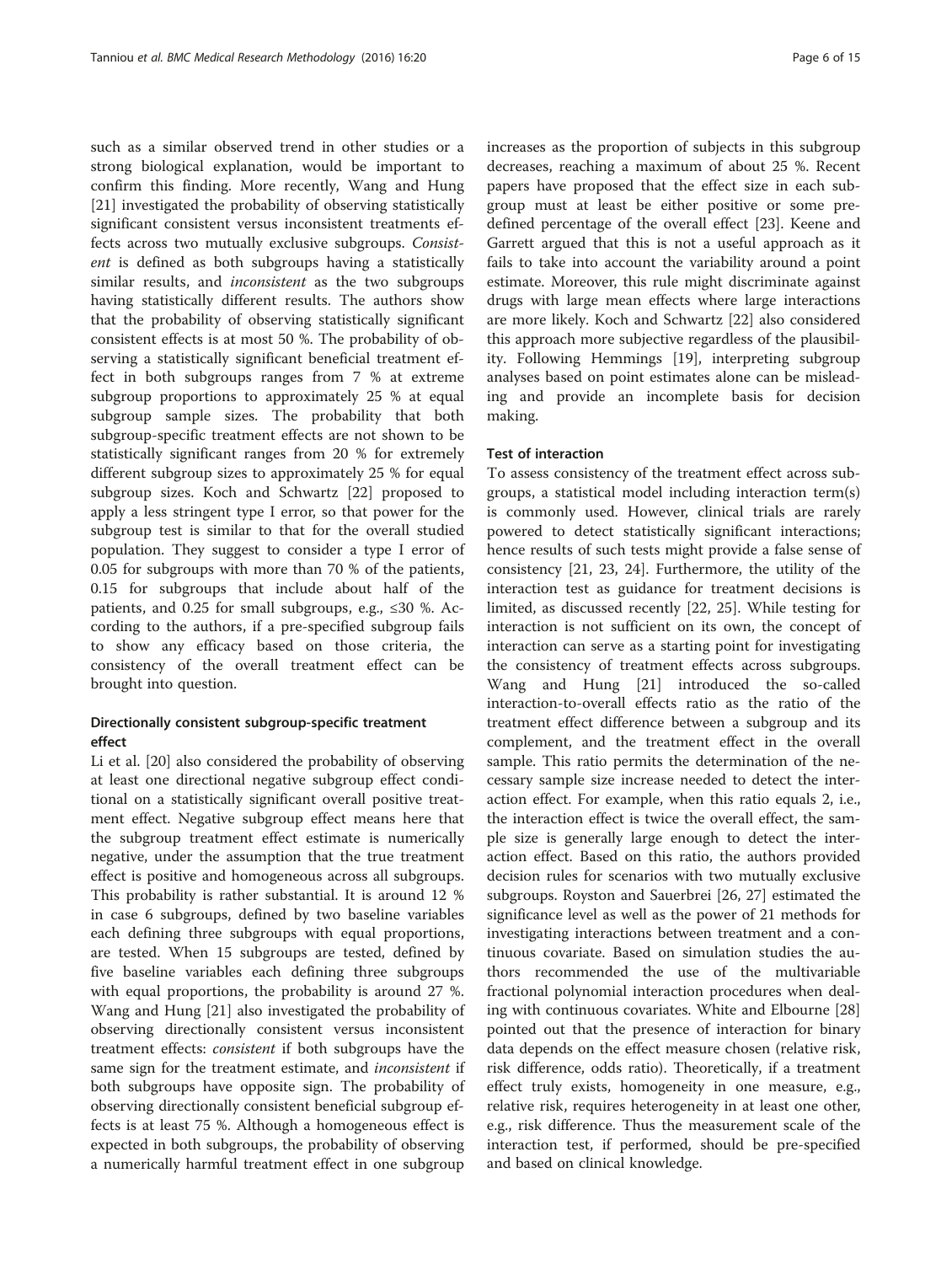#### Detecting qualitative interactions

Qualitative interactions occur when one treatment is superior for one subgroup of patients and the alternative treatment is superior for the complementary subgroup [[29\]](#page-13-0). True qualitative interactions are obviously of interest when one assesses the consistency of the treatment benefit across all subgroups. Several papers focus on the investigation of qualitative interactions in clinical trials. The likelihood ratio test and the range test are frequently applied in this situation. They are known to be biased and not very powerful [[30, 31](#page-13-0)]. Li and Chan [[32](#page-13-0)] proposed improvements to the range test. Their "extended range test" considers all observed treatment differences in a stepwise manner, instead of only taking into account the maximum and the minimum value of standardised treatment differences. Gunter et al. [[33\]](#page-13-0) investigated qualitative interaction, using a combination of bootstrap sampling followed by the construction of a permutation threshold. To deal with testing a large number of variables in a post-hoc manner, they proposed a variable selection technique based on the Lasso method. Kitsche and Hothorn [\[34](#page-13-0)] proposed a method to detect qualitative interactions for normally distributed outcome variables. They suggested using the ratio of treatment effects, which allows for the distinction between quantitative and qualitative interactions via the sign of the ratios. It allows detecting the existence of a qualitative interaction, but also estimates the magnitude of the interaction, i.e., to assess its clinical relevance. More recently, Kitsche [[35](#page-13-0)] extended his method to binary outcomes using the ratio of risk differences. The author noted that the major advantage of this method is the additional information on the source and the amount of the qualitative interaction, rather than its gain in power.

## Forest plots

Forest plots are a popular graphical approach for displaying the results of subgroup analyses. As subgroup effect estimates from different baseline covariates, e.g., gender and age, may not be independent, forest plots could provide an exaggerated impression of consistency within a trial [\[19\]](#page-13-0). Varadhan and Wang [[36\]](#page-13-0) discussed a method, called standardization or inverse probability weighting, which is commonly used in epidemiology. The principle is to remove confounding due to correlation between variables by using appropriate weights. The distributions of the variables of interest become identical and therefore provide a proper unconfounded comparison of treatment effects among strata of a baseline subgrouping variable. This method can remove the bias in the estimation of subgroup-specific treatment effects as well as in the estimation of the interaction effect between the variable of interest and the treatment. However, the variance of the subgroup-specific treatment effects is increased. The authors finally advised that RCTs should report standardized subgroup-specific treatment effects with corresponding forest plots when the important baseline covariates are strongly correlated.

#### Bayesian approaches

White et al. [[37](#page-13-0)] stated that they were "unaware of any previous trial in which expert prior beliefs about interactions have been elicited prospectively and used to inform the interpretation of the trial". They proposed a Bayesian approach where prior beliefs (questionnaires sent to experts) were taken into account. The idea is to use non-informative priors for the main effects, i.e., not using expert prior beliefs, and use expert beliefs only for interaction effects; hence avoiding a false positive conclusion of the trial. Bayman et al. [\[38\]](#page-13-0) proposed a Bayesian method to detect qualitative interaction using the Bayes factor. The subgroups should be exchangeable, meaning that in the absence of qualitative interaction the treatment effect is similar across subgroups. Prior distributions for the mean and the standard deviation of the subgroups are required. Finally, the null hypothesis of no qualitative interaction is rejected when the Bayes factor is less than a pre-specified value. Jones et al. [[39](#page-13-0)] challenged the idea of hypothesis testing for exploratory subgroups. They considered testing more appropriate for decision-making, and proposed shrinkage estimation techniques for exploratory post-hoc subgroup analyses. The authors applied seven different subgroup models based on a literature review, all incorporating shrinkage estimation techniques. These models are compared using the Deviance Information Criterion (DIC) and posterior predictive  $p$ -values. Shrinkage methods have recently drawn researchers' attention such as Lipsky et al. [\[40](#page-13-0)]. Keene and Garett [[23\]](#page-13-0) defined shrinkage estimators as a promising approach to modeling subgroup effects, as they balance the observed subgroup treatment effects with the overall effect. Hemmings [[19\]](#page-13-0) also pointed this out as potentially interesting and indicated the need for research to develop this technique further. A summary of the Bayesian methodology from a more general perspective is also given by Alosh and co-workers [\[41](#page-13-0)].

#### Other potential methods

Risk-stratification modelling may overcome some of the limitations of subgroup analyses [[42](#page-13-0)–[44](#page-13-0)]. The study population is stratified via a multivariable risk prediction model, taking into account multiple patient attributes (risk factors), instead of only one in subgroup-specific analyses. Each subject is thus assigned its predicted treatment effect providing a net benefit or harm. Kent et al. [\[44\]](#page-13-0) provided two main recommendations: (1) reporting the distribution of the baseline predicted risk (or risk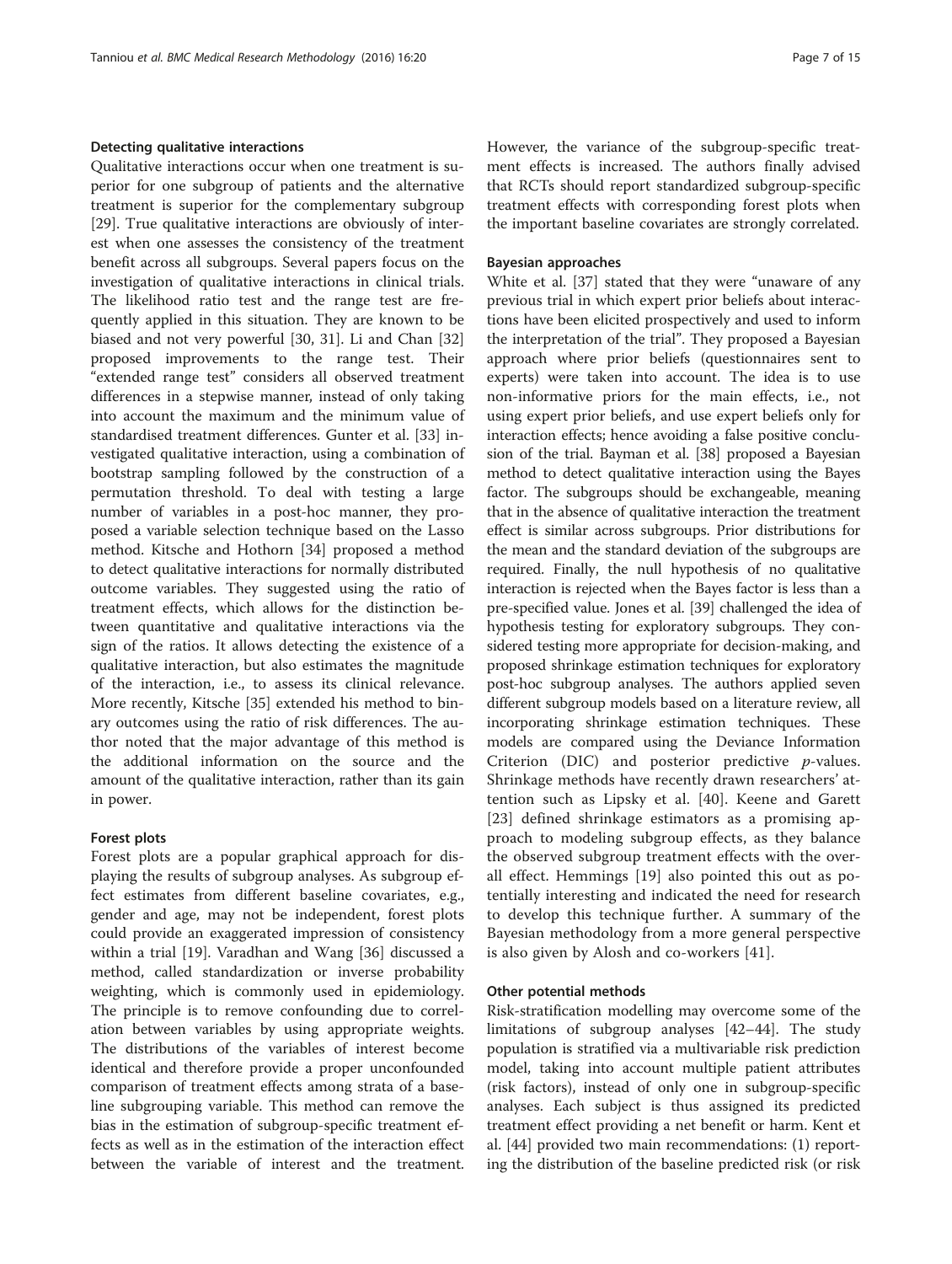score) in the study population overall and by treatment arm, and if there is heterogeneity, risk stratified analysis should be performed, and (2) reporting relative and absolute risk reduction in a risk-stratified analysis. Kovalchik et al. [\[45\]](#page-13-0) proposed a framework similar to riskbased assessment of treatment effect heterogeneity. The heterogeneity is assessed through a proportional interactions model when multiple variables influence treatment response. These covariates should be well-chosen to benefit from the statistical advantages of this method. Additionally, they provided a method for covariate selection to address model misspecification. Alosh and Huque [\[46](#page-13-0)] recommended the use of a pre-specified consistency criterion for a pre-specified subgroup. This criterion could be based on clinical considerations, e.g., adverse events and/or toxicities of the investigated treatment. Alosh and co-workers [\[47](#page-13-0)] also compared both methods with a traditional test of interaction. The main focus is on the probability of wrongly prescribing the new treatment to the subgroup that would benefit least from it. They concluded that the method from Koch and Schwarz followed by the method from Alosh and Huque could be applied to provide a flexible approach to assess safety and efficacy. Recently, Alosh et al. [\[41](#page-13-0)] proposed a more general approach to guide determination of the population for treatment use that takes into account the relative size of the subgroup as well as safety considerations.

## Explore the treatment effect across different subgroups within an overall non-significant trial

In case a trial for a new treatment demonstrates an overall non-significant result, treatment effects might still not be homogeneously absent across the study population. Therefore, exploring the treatment effect across different subgroups is of interest as a relevant subpopulation might benefit from that treatment [[48](#page-13-0)]. The overall type I error could be substantially inflated. As a result additional confirmatory tests cannot be performed [\[16,](#page-12-0) [49](#page-13-0)]. Based on our search strategy, four papers were identified. The following example illustrates the situation.

The Clomethiazole Acute Stroke Study (CLASS) [[50](#page-13-0)] investigated the use of clomethiazole versus placebo in 1353 patients diagnosed with an acute hemispheric stroke. The primary endpoint of the study was the relative functional independence (≥60 points on the Barthel Index, a questionnaire about activities of daily live) at 90 days. The dichotomous outcome was: functional independence or no functional independence. No significant difference was found in the relative functional independence at 90 days between the clomethiazole and placebo group ( $p = 0.649$ ). Although no overall significant result was found, a significant interaction was

observed between TACS (total anterior circulation syndrome present or not) and the treatment (clomethiazole/placebo) ( $p = 0.038$ ). Following the interaction test, a subgroup test was conducted. Within the subgroup of TACS patients a significant difference was found between the clomethiazole and placebo group ( $p = 0.008$ ): 40.8 % in the clomethiazole group reached relative functional independence, compared with 29.8 % in the placebo group. For the non-TACS patients no significant difference (67.3 % vs. 70.3 %) was observed ( $p = 0.358$ ).

Tanniou et al. [[48\]](#page-13-0) investigated the statistical level of evidence of a single pre-specified subgroup finding in an overall statistically non-significant study with a continuous outcome. In case of a single trial, the inflation of the overall type I error is substantial and can be up to twice as large as the pre-specified value, especially in relatively small subgroups. Based on their results they defined a threshold significance level (*p*-value  $\leq 0.004$ ) for the subgroup test. They proposed to use this threshold to decide on a new replication trial, if not yet available. They also showed, unexpectedly, that testing a subgroup when there is a so-called "trend" for effect in the overall population, defined as a one-sided pvalue for the overall test between 0.025 and 0.05, is bad practice with substantial overall type I error inflation up to 0.23 (one-sided). When promising subgroup findings arise in an overall non-significant trial, particular attention should be given to plausibility and replication. When a result is replicated, it often reassures decision makers [\[19](#page-13-0)]. In absence of other evidence, replication of promising subgroup findings should be the standard approach if the trial is overall non-significant [[49\]](#page-13-0). Tanniou et al. [[48\]](#page-13-0) extended their research to scenarios with replications. The level of evidence is substantially improved when the subgroup finding is replicated in an independent trial. The power of the replicated trials strongly depends on the chosen replication scenario. The replication trial should preferably be planned with the same targeted effect size as in the first trial, rather than with the observed subgroup effect. The observed subgroup effect is likely to over-estimate the true subgroup effect resulting in an underpowered replication trial even though the overall type I error is almost controlled. Tanniou et al. [[48\]](#page-13-0) as well as Koch and Framke [[49\]](#page-13-0) pointed out that in case two non-significant trials reach the same significant conclusion for one particular subgroup it may form a basis to confirm efficacy of the new treatment in that subpopulation. In exceptional situations (no replication possible, urgent medical need), a case-by-case decision might lead to a positive conclusion for a promising subgroup in an overall nonsignificant trial. The underlying principles usually include: a clear pharmacological rationale, external evidence, a small p-value in the subgroup, and no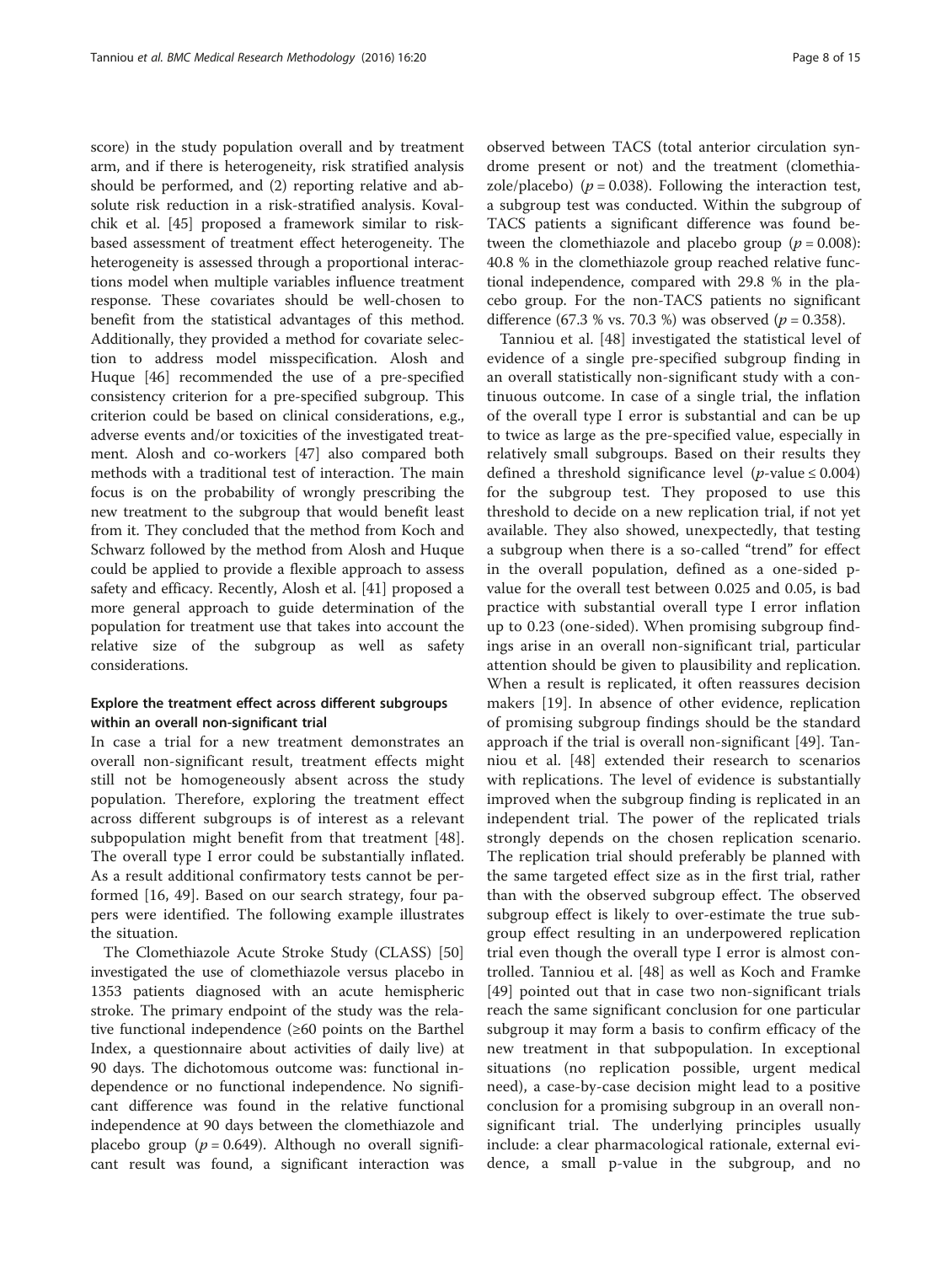imbalances regarding important prognostic factors present [[49\]](#page-13-0).

## Evaluate safety profiles limited to one or few subgroups

The size of a trial is by design expected to provide sufficient power for confirmatory comparative evidence on the primary efficacy endpoint. For safety this is often not the case. For example, there might be insufficient follow-up time for long term safety events or a limited number of observable serious safety outcomes such as deaths. As safety issues cannot be ignored, effort is needed to more effectively identify harmful effects associated with new interventions. Subgroup analyses may help identify susceptible patient groups, for which benefit-risk might be negative. Concerning the safety purpose, five papers were identified. First, an example is provided.

Tysabri (natalizumab) is used to treat adults with relapsing remitting multiple sclerosis. Its indication is restricted to highly active multiple sclerosis forms of disease due to safety concerns. Hemmings [\[19](#page-13-0)] provided extracts from the European Public Assessment Report (EPAR):

"Efficacy has convincingly been demonstrated at the pre-specified 2-year clinical endpoints, including the clinically highly relevant impact on disability progression, which is the major goal of treatment of relapsing remitting multiple sclerosis (MS). Treatment with 300 mg natalizumab every 4 weeks resulted in a highly statistically significant 42 % decrease in the risk of disability progression, as measured by sustained changes on Expanded Disability Status Scale, when compared to placebo over a 2-year period, and a 68 % decrease in the annualized relapse rate versus placebo over both 1 and 2 years […].

Reduced lymphocyte surveillance as induced by alpha4-integrin antagonism by natalizumab might have been causative to the occurrence of 2 cases of progressive multifocal leukencephalopathy in patients with MS, and a further case in a patient with Crohn's disease. Two of the cases were fatal. The current safety database does not yet allow for a clear estimation of the risk of serious and/or fatal adverse events, like progressive multifocal leukoencephalopathy or other serious infections. Since MS is a disease of a typically young patient population with usually no reduced lifespan, and since there are therapeutic alternatives with an established safety profile, Tysabri should be clearly restricted to patients that are really in need of such a therapy. Expert view, also from Patient Representatives, agreed to this principle."

In this example, there is a suspicion that Tysabri might be negative for a subgroup. There is, however, not enough data to identify the subgroup.

Koch and Framke [\[49\]](#page-13-0) stated that if safety concerns arise, meticulous investigation should be mandatory in the

assessment of a clinical trial. On a more dedicated-tosafety viewpoint, Grouin et al. [\[16\]](#page-12-0) provided definitions and methodology about safety assessment. Subgroup analyses assessing safety differ from those assessing efficacy in the sense that their definitions are generally derived from a clinical consensus. They are usually defined by prognostic factors for safety risks, such as older age. Moreover, in case the treatment under investigation is in a market authorization process, these subgroup analyses are often demanded by authorities; hence their pre-specification is generally not necessary. The sample size for safety subgroup analyses is rather based on clinical than statistical reasons. Koch and Schwarz [[22](#page-13-0)], for their part, proposed to take into account any expected safety issues into the consistency assessment. They considered the scenario where the effect size in each subgroup must at least be some percentage of the overall effect, e.g., 50 %. If any safety issue is expected, this threshold could be more conservative, e.g., 70 %, to assure a good balance between the efficacy and the safety profiles of a new treatment. The same idea holds for confirmatory strategies where a larger sample size and/or a more rigorous observed treatment effect in the complementary subgroup might be necessary to take safety issues into account.

Michiels et al. [\[51](#page-13-0)] investigated quantitative treatmentby-biomarker interaction in randomized controlled trials with a survival endpoint among multiple pre-defined candidate biomarkers. The authors proposed five different permutation test statistics and argued that these tests could also determine whether a subgroup of patients has a different safety profile. Similarly the multivariate risk-stratified analyses discussed above can be applied [[42](#page-13-0)–[44](#page-13-0)]. The authors argued that multivariable risk-stratified analyses should be conducted routinely whenever an adequate externally-developed and validated prediction tool is available. If not, safety problems occurring in low-risk subjects could be missed.

The methods from Alosh et al. and Koch and Schwartz [[22, 41](#page-13-0), [46](#page-13-0), [47\]](#page-13-0) can take into account safety issues to relax or restrict some pre-specified thresholds to ensure that any safety issue is counter-balanced by the potential efficacy of the new treatment. A further reasonable approach for assessing a safety signal for a subgroup is by pooling data from similar trials through meta-analyses. Careful consideration should then be paid to the similarity of the trials and representation of the subgroups [\[41\]](#page-13-0).

# Establish efficacy in the targeted subgroup when included in a confirmatory testing strategy of a single trial

In the development of personalized medicine and targeted therapies it is logical to include one or more subgroups in the confirmatory testing strategy of a single trial. With the appropriate testing strategy, a significant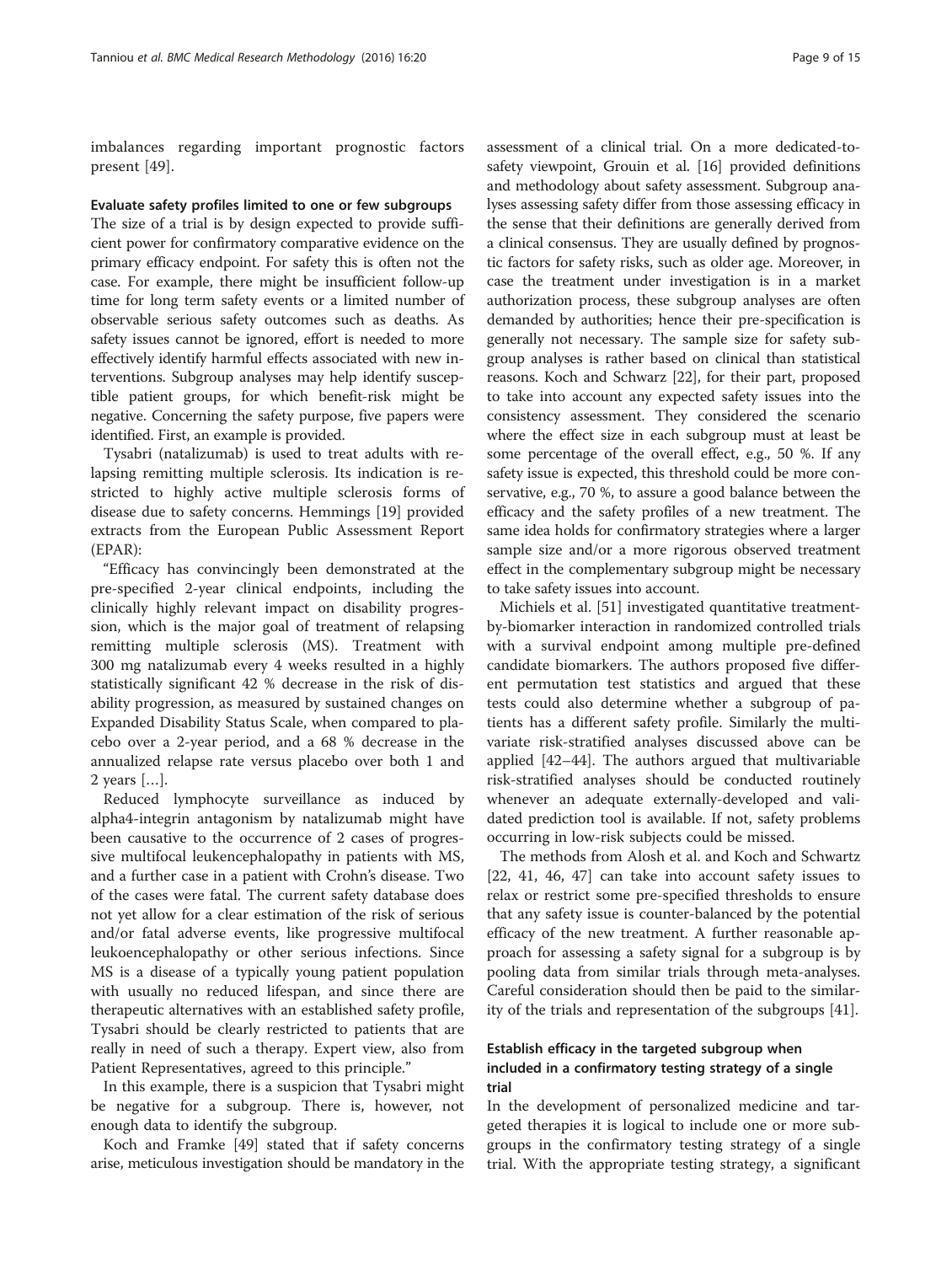positive subgroup finding can be considered confirmatory. Depending on the testing strategy, this can hold even if the overall test does not reach statistical significance. In any case, it provides more targeted evidence about the treatment under investigation. These study designs are to date almost exclusively applied to new oncology drugs, where both a biomarker-positive and a biomarker-negative subgroup are identified. Historically, these analyses are not common for phase III clinical trials [[19\]](#page-13-0). Our intention was not to thoroughly review these biomarker-defined subgroups and associated designs, which face very specific issues. The list of papers we reviewed that address this topic is thus certainly non-exhaustive. As the pre-planned subgroup is part of the trial confirmatory testing strategy, the key methodological problem relates to the control of the type I error in multiple testing. Fridlyand et al. [[52\]](#page-13-0) provided an industry perspective on these designs as part of drug development and proposed decision criteria for the choice of a Phase III pivotal trial based on a Phase II result. Based on the favourable or unfavourable outcomes in all patients and/or the biomarker-based subgroup in proofof-concept trials, different design options apply for the pivotal Phase III trial: targeted (or enrichment) design, biomarker-stratified design, traditional design, or stop the development of the new treatment. We first describe the targeted designs, then different biomarker-stratified designs, i.e., sequential subgroup-specific designs, marker sequential test designs and fallback designs, and finally other confirmatory methods are presented.

#### Targeted designs

The new treatment is only evaluated in the subgroup of interest. Patients are first screened by their biomarker status and then included in the trial; hence conclusions are restricted to this subpopulation only. This design does not require any particular method to control the type I error rate [\[22](#page-13-0)]. It can reduce the number of randomised patients needed relative to a traditional trial design, because of the expected larger treatment effect and/or reduced variability. As the complementary subgroup is not tested, prior evidence that the treatment is very likely to work only for the subgroup of interest has to be compelling. Moreover, if the treatment effect size in the complementary subgroup is under-estimated, the potential gain associated with the targeted trial may be lost. In case of a biomarker defined subgroup, the potential benefit is also dependent on the diagnostic procedure: the higher the specificity, the better the gain in the number of randomised patients for this design [[53](#page-13-0), [54](#page-13-0)]. In some cases a targeted design might also have to enrol patients from the complementary subgroup, possibly because membership or not in the subgroup of interest requires a diagnostic procedure of which the outcome

might be unknown until after the start of the randomised treatment [[22](#page-13-0)]. Moreover, a diagnostic procedure never has optimal sensitivity and specificity; hence it is likely that also patients from the complementary subgroup could be included and receive a treatment. Further research has been dedicated to this topic with a more decision-theoretic approach [\[55\]](#page-13-0).

## Biomarker-stratified designs

To investigate the effectiveness of a new treatment in a broader population, biomarker-stratified designs enrol both the biomarker-positive and the biomarker-negative patients. These designs may be used either to demonstrate the efficacy in the full population only or to demonstrate the efficacy in the full population or in the subgroup of interest. Multiplicity adjustments must therefore be considered to control the overall type I error rate. However, different designs might be considered depending on the prior evidence on the biomarker.

## Sequential subgroup-specific designs

In the sequential subgroup-specific design, the biomarker-positive subgroup is tested first, using a threshold of significance, e.g., 5 % (two-sided). Only if the test is statistically significant, the biomarker-negative subgroup is tested at the same significance level of 5 %. Its main advantage is that it provides clear evidence of the treatment benefit in both biomarker subgroups. However, its power is not optimal when the treatment effect is homogeneous across both subgroups [[56, 57\]](#page-13-0).

## Marker sequential test designs

An alternative design is the Marker Sequential Test (MaST) design. This design incorporates testings of the biomarker-positive subgroup, biomarker-negative subgroup as well as the overall studied sample. First, the biomarker-positive subgroup is tested at a reduced significance level. If the result of this test is significant, the biomarker-negative subgroup is then tested at the full significance level. If the result of the biomarker-positive subgroup is not significant, the overall studied sample is tested at a reduced significance level. This design also has the advantage to provide clear evidence about the treatment effect in both subgroups. Contrary to the sequential subgroup-specific design, it has a good statistical power when the treatment effect is homogeneous across both subgroups. However, it requires a marginally larger sample size [[58\]](#page-13-0).

## Fallback designs

When prior evidence on the biomarker is less convincing, a fallback design might be applied. In this twostage design, the first stage tests the overall sample at a reduced alpha level. If the overall test is significant at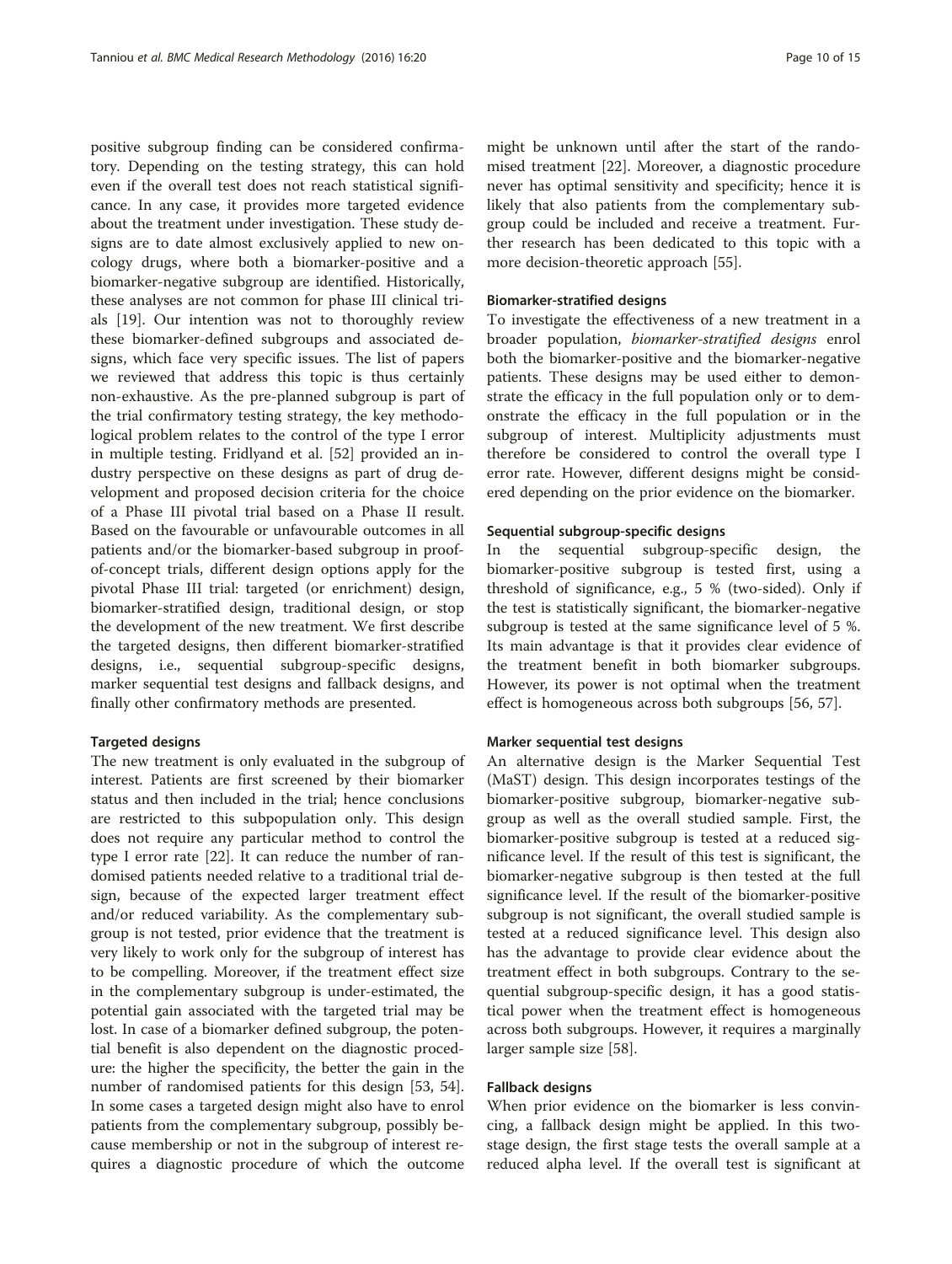that reduced level, then the trial stops and the treatment would be recommended for all patients. Otherwise the subgroup test is performed in the second stage. Wang et al. [\[59](#page-13-0)] indicated that the properties of this design could be improved by taking into account the correlation between the two test statistics. Spiessens and Debois [[60](#page-13-0)] tackled this aspect and took into account the correlation between both tests statistics to calculate adjusted significance levels. Song and Chi [[61](#page-13-0)] proposed a two-stage closed testing procedure which can be seen as an extension of the fallback procedure. A degree of efficacy consistency may be maintained by prohibiting subsequent subgroup testing if the overall test does not show any marginal significance, e.g.,  $0.025 < p < 0.10$  (onesided). This degree of consistency could be useful to avoid specific regulatory or ethical concerns. Other design parameters can be included to consider efficacy consistency requirements, such as performing the subgroup test only when there is no statistically significant quantitative interaction, or when the result of the complementary subgroup is no worse than a pre-specified boundary. Similarly, Alosh and Huque [[62\]](#page-13-0) proposed a method with a certain degree of consistency. Others such as Zhao et al. [[63](#page-13-0)] and Alosh et al. [[46\]](#page-13-0) proposed extended fallback procedures.

Fallback designs focus on two primary hypotheses of interest, namely the full sample (intent-to-treat patient population) and a subgroup of interest. The clinical question whether the treatment is effective in the complementary subgroup is not addressed. Even if both primary hypothesis tests are statistically significant, the overall result might be driven by the subgroup of interest, therefore the effectiveness of the treatment in the complementary subgroup cannot be guaranteed [[19, 46](#page-13-0), [64\]](#page-13-0). Rothmann et al. [[64](#page-13-0)] explored the probability of including the complementary subgroup, given that it does not truly benefit from the new treatment. The authors conclude that to extrapolate favourable efficacy to the complementary subgroup, multiplicity is not the only issue to address, but also an adequate amount of data should be provided to obtain a reliable treatment effect estimate in that group. Alosh and Huque [\[62](#page-13-0)] recommended defining a threshold level of evidence on the response for the least benefited (complementary) subgroup. For instance, this threshold value might be very conservative if the treatment of interest is very toxic, or be very liberal if the treatment is very safe. The authors provided extensions of three multiplicity procedures to account for the consistency requirement on the complementary subgroup.

Interim analyses might identify a potential subpopulation of interest, if not identified previously. Chen and Beckman [[65](#page-13-0)] provided a method that controls the type I error rate by optimally splitting the overall significance level.

## Other confirmatory methods

Michiels et al. [\[51](#page-13-0)] investigated quantitative treatmentby-biomarker interaction in randomised controlled trials with a survival endpoint among multiple pre-defined candidate biomarkers. The authors proposed five different permutation test statistics, namely composite Wald, composite difference, Sum single-Wald, Max single-Wald, Fisher single-Wald. They also pointed out that a significant treatment-modifying biomarker result will always have to be replicated using data from other phase III trials. Koch and Schwartz [[22\]](#page-13-0) considered a modification of Hochberg's method for controlling the multiplicity issue. A re-randomisation method can improve its power as it allows increased significance levels for both the overall and the subgroup tests based on the correlation between the subgroup test and the overall test. They also argued that if the overall test is significant and the subgroup test is not, this latter test can still be seen as consistent with a relaxed significance level. Millen et al. [\[25, 66](#page-13-0)] proposed both a frequentist and a Bayesian method for assessing (1) the influence and (2) the interaction conditions in order to improve the decisionmaking process. The purpose is to use these conditions, along with an appropriate multiple testing procedure, to provide an inferential foundation for multi-population tailoring trials. The influence condition addresses the concern that the inference in the overall population may be unduly influenced by a highly significant subgroup treatment effect. The interaction condition is only relevant when the influence condition is met. It states that to enable an enhanced product label for the pre-defined sub-population, its treatment effect has to be meaningfully greater than for the complementary subgroup. So, the goal of this condition is to help guiding decisions for a broad indication (overall population) versus an enhanced labelling (overall population indication with a specific sub-population labelling). If both conditions are met, it means that the treatment effect in the complementary subgroup is large enough, with an even greater treatment effect in the pre-specified subgroup. Sivaganesan et al. [[67\]](#page-13-0) investigated the use of Bayesian model selection and a threshold on posterior model probabilities to identify the relevant subgroup(s) among pre-planned subgroups. Separate classes of models are first defined for each covariate of interest. The associated posterior probabilities are then calculated for each model, and pre-specified thresholds are used to determine whether a subgroup effect should be considered or not. Eng [[68](#page-13-0)] recently proposed a new method: the randomised reverse marker strategy design. Contrary to biomarkerstratified designs, which randomise treatments stratified on marker status, this design randomises patients to either the marker-based strategy or the reverse marker strategy arm. Biomarker-positive patients receive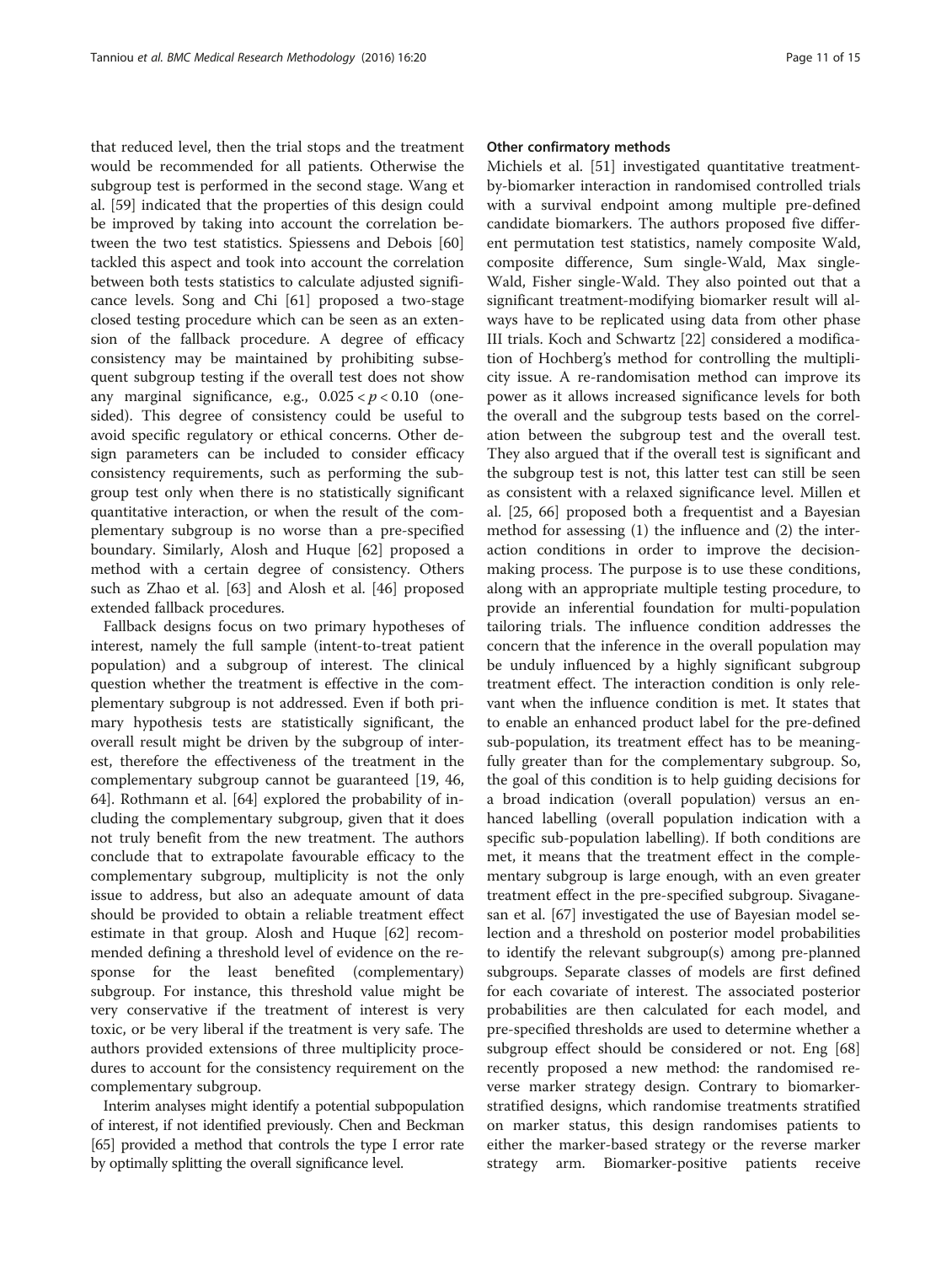treatment A in the marker-based strategy arm and treatment B in the reverse marker strategy arm, and biomarker-negative patients receive treatment B in the marker-based strategy arm and treatment A in the reverse marker strategy arm.

# **Discussion**

Patients' and health care providers' perspectives are of main interest in drug development. In that respect, subgroup analyses could improve health care quality and thus constitute a fundamental step in the assessment of confirmatory clinical trials. Benefit-risk conclusions may hold for the overall study population, but if benefit-risk is heterogeneous across relevant subgroups this should impact the use of new drugs. The importance of subgroup analyses is acknowledged, as illustrated by recent regulatory (draft) guidance documents [\[69](#page-13-0)–[71\]](#page-13-0). Subgroup analyses come with well-known statistical and methodological issues. Some researchers have provided general guidance to assess the credibility of subgroup findings without necessarily considering the entire context in which these analyses are involved.

It is of crucial importance to distinguish different purposes for subgroup analyses. This will help specific design or analyses choices, and will optimize the decision-making process based on the trial. Grouin et al. [\[16\]](#page-12-0) proposed five different purposes for subgroup analyses in the context of market authorisation, which was the starting point for this review. We adapted this framework to four distinct purposes that could directly be related to design, analysis and interpretation. To gain systematic insight in the "state of the art" and areas of research needed, we reviewed the literature in line with this "purpose based" framework.

Concerning Purpose 1 (Investigate the consistency of treatment effect across subgroups of clinical importance), there is clear consensus that it should always be investigated. Many methods are available but some flexibility is necessary, taking into account the specific case-by-case realities of each situation. The breadth and complexity of the potential questions regarding consistency assessments leads us to the idea that a clear conceptual basis for deciding what is a desirable level of consistency in a given trial or program is of interest. This should lead to clear operational definitions of consistency.

With regard to Purpose 2 (Explore the treatment effect across different subgroups within an overall nonsignificant trial), subgroup analyses are exploratory as their level of evidence is always too weak to reach any definite answers. The best available solution is therefore to conduct a replication trial, or replicate the subgroup analysis in an already available trial. Tanniou et al. [[48](#page-13-0)] proposed a threshold p-value to be used to decide on a (new) replication trial.

Purpose 3 (Evaluate safety profiles limited to one or few subgroups) is often not addressed in the literature, even if the safety issues are obviously a major concern . Few methods proposed take the safety assessment into account. Therefore, more research is needed. Methods to assess efficacy and safety in a multivariate way are of interest in this context.

Finally, Purpose 4 (Establish efficacy in the targeted subgroup when included in a confirmatory testing strategy of a single trial) is well understood and extensively investigated. To date these methods and designs are almost exclusively applied to new oncology drugs where a specific predictive biomarker is investigated. Several solutions exist to solve the main statistical issue, i.e., to control the type I error rate. On top of that a strategy for selecting the order of statistical tests needs to be defined. This is not a purely statistical problem, and comes down to where one should place their bets, citing Hemmings [[19\]](#page-13-0). A clear rationale - both statistical as well as clinical - and interpretation should guide the confirmatory testing strategy.

The scientific (clinical) plausibility of subgroup results, along with consideration of the statistical strength of evidence will inform the appropriate design and analysis approach. Thus, non-statistical considerations impact the level of evidence required for either excluding a subgroup for a new treatment, or restricting use of a treatment to a subgroup.

Our framework structured the review, but also left some new research areas out of scope. Subgroup analyses, particularly those that aim to identify certain patterns or groups, are similar to classification problems in general. Specifically, methods for recursive partitioning that also address control of the inflation of the type I error rate are worth mentioning. These methods include SIDES, SIDEScreen, Virtual Twins, Interaction Trees, Model-based recursive partitioning or STIMA [[72](#page--1-0)–[80](#page--1-0)]. Dusseldorp and Van Michelen [[81\]](#page--1-0) presented a non-recursive partitioning method (QUINT). More recently, Loh et al. [[82](#page--1-0)] also introduced three new regression trees to identify subgroups with potential different treatment effects. Finally, Berger et al. [\[83](#page--1-0)] introduced a Bayesian approach to identify subgroup effects based on defining treatment models and baseline models using tree-based methods. We did not consider the role of randomisation in our framework. In general, the consensus is that the validity of a subgroup finding is improved when stratified for at randomisation [\[8](#page-12-0)–[10](#page-12-0), [16](#page-12-0), [20, 21](#page-13-0), [49](#page-13-0), [61](#page-13-0)]. Kaiser [[84\]](#page--1-0), on the contrary, argued that even when randomization is not stratified for the subgroup of interest, the treatment group sample sizes in a pre-specified subgroup on average attain the desired allocation fraction of the study overall.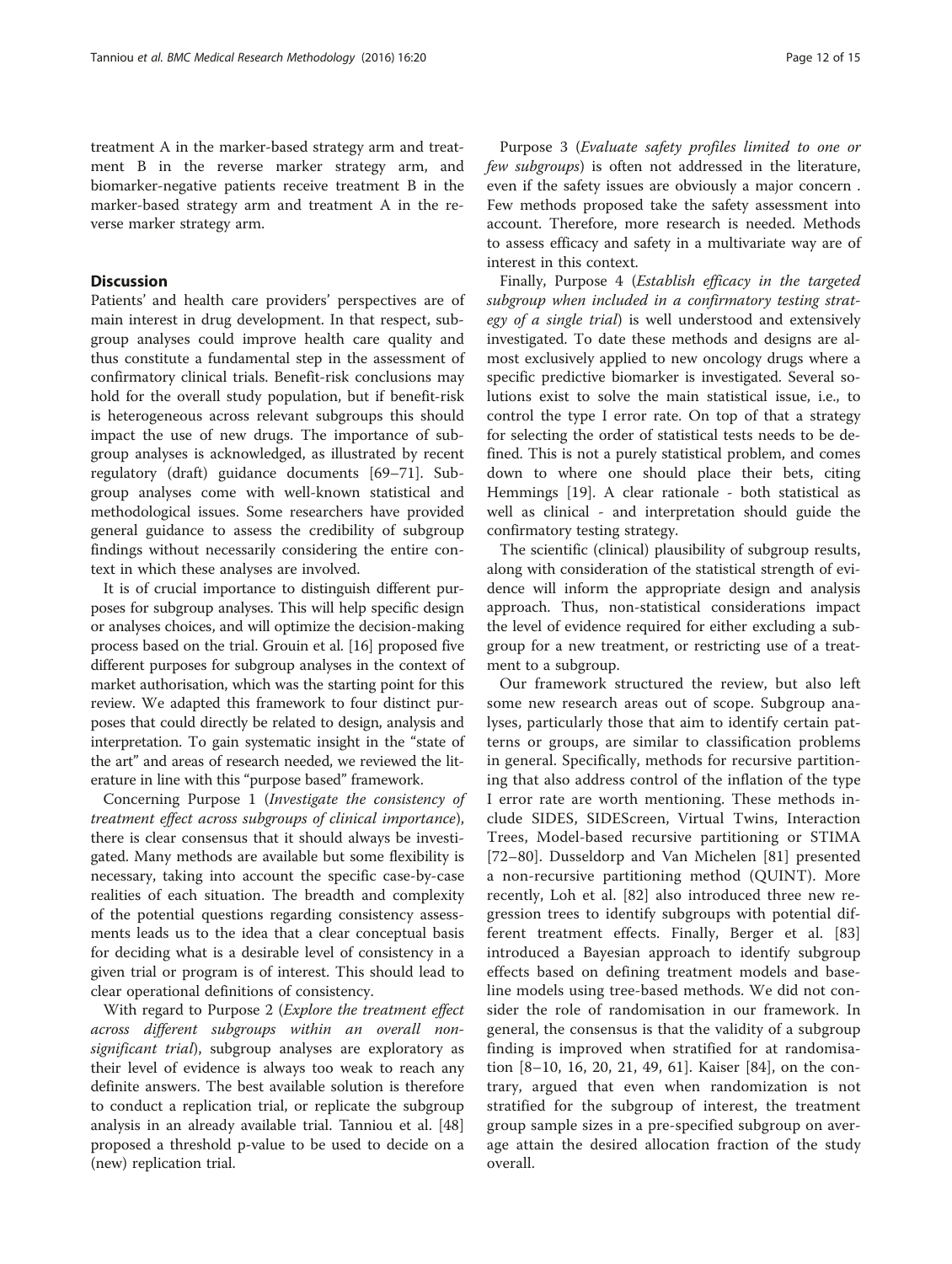<span id="page-12-0"></span>A limitation of our study is that the assignment of papers to one or more of the four purposes was subjective, and for part of the papers had to be inferred. This is largely due to the fact that papers are not specific on the purpose of the methods they address.

## Conclusions

To our knowledge, this is the first methodological and statistical literature review dedicated to subgroup analyses as a methodological challenge. Many issues regarding subgroup analyses are presented in the literature without explicit reference to specific purposes. We introduced a clear framework to guide research and application of subgroup analysis. We noticed that a clear operational definition of confirming consistency of treatment effects across subgroups is lacking, but is needed to improve methods of subgroup analyses in this setting. Furthermore, researchers developing methodology should explicitly clarify the objectives of methods in terms that can be understood from a patient's, health care provider's and/or regulator's perspective. Finally, methods to explore benefit-risk systematically across subgroups require further research.

## Additional file

[Additional file 1:](dx.doi.org/10.1186/s12874-016-0122-6) Pubmed Search strategy. (DOCX 16 kb)

#### Abbreviations

BMJ: British medical journal; JAMA: Journal of the American medical association; NEMJ: New England journal of medicine; CAPRIE: Clopidogrel versus aspirin in patients at risk of ischaemic events; MI: Myocardial infarction; RRR: Relative risk reduction; NICE: National institute for health and care excellence; IQWiG: Institut für qualität und wirtschaftlichkeit im gesundheitswesen; BMC: Biomed central; CR/XL: Controlled release/extended release; NYHA: New York heart association; US: United States; MERIT-HF: Metoprolol CR/XL randomised intervention trial in congestive heart failure; ACE: Angiotensin converting enzyme; RCTs: Randomized controlled trials; CHARM: Candesartan in heart failure assessment of reduction in mortality and morbidity; DIC: Deviance information criterion; CLASS: Clomethiazole acute stroke study; TACS: Total anterior circulation syndrome; EPAR: European public assessment report; MS: Multiple sclerosis; MaST: Marker sequential test; SIDES: Subgroup identification based on differential effect search; STIMA: Simultaneous threshold interaction modeling algorithm; QUINT: Qualitative interaction trees.

#### Competing interests

The authors declare that they have no competing interests.

#### Authors' contributions

All authors were involved in the development of the design of the article. JT did the literature search, classified the papers in none, one or more of the categories and wrote the first draft of the article. KR, IT and ST contributed to the drafting of the article. All authors read and approved the final manuscript.

#### Acknowledgements

The authors thank Leonoor Wijnans for her very helpful discussion and constructive comments on the manuscript.

#### Author details

<sup>1</sup>Julius Center for Health Sciences and Primary Care, UMC Utrecht Universiteitsweg 100, 3584 CG Utrecht, The Netherlands. <sup>2</sup>College ter Beoordeling van Geneesmiddelen, Dutch Medicines Evaluation Board, Graadt van Roggenweg 500, 3531 AH Utrecht, The Netherlands. <sup>3</sup>Department of Health Evidence, Section Biostatistics, Radboud University Medical Centre, Geert Grooteplein 21, 6525 GA Nijmegen, The Netherlands.

#### Received: 30 January 2016 Accepted: 9 February 2016 Published online: 18 February 2016

#### References

- 1. Pocock SJ, Assmann SE, Enos LE, Kasten LE. Subgroup analysis, covariate adjustment and baseline comparisons in clinical trial reporting: current practice and problems. Stat Med. 2002;21:2917–30.
- 2. Hernández AV, Boersma E, Murray GD, Habbema JD, Steyerberg EW. Subgroup analyses in therapeutic cardiovascular clinical trials: are most of them misleading? Am Heart J. 2006;151:257–64.
- 3. Wang R, Lagakos SW, Ware JH, Hunter DJ, Drazen JM. Statistics in medicine–reporting of subgroup analyses in clinical trials. NEnglJMed. 2007;357:2189–94.
- 4. Gabler NB, Duan N, Liao D, Elmore JG, Ganiats TG, Kravitz RL. Dealing with heterogeneity of treatment effects: is the literature up to the challenge? Trials. 2009;10:43.
- Sun X, Briel M, Busse JW, Akl EA, You JJ, Mejza F, Bala M, Diaz-Granados N, Bassler D, Mertz D, Srinathan SK, Vandvik PO, Malaga G, Alshurafa M, Dahm P, Alonso-Coello P, Heels-Ansdell DM, Bhatnagar N, Johnston BC, Wang L, Walter SD, Altman DG, Guyatt GH. Subgroup Analysis of Trials Is Rarely Easy (SATIRE): a study protocol for a systematic review to characterize the analysis, reporting, and claim of subgroup effects in randomized trials. Trials. 2009;10:101.
- 6. Sun X, Briel M, Busse JW, You JJ, Akl EA, Mejza F, Bala MM, Bassler D, Mertz D, Diaz-Granados N, Vandvik PO, Malaga G, Srinathan SK, Dahm P, Johnston BC, Alonso-Coello P, Hassouneh B, Truong J, Dattani ND, Walter SD, Heels-Ansdell D, Bhatnagar N, Altman DG, Guyatt GH. The influence of study characteristics on reporting of subgroup analyses in randomised controlled trials: systematic review. BMJ. 2011;342:d1569.
- 7. Oxman AD, Guyatt GH. A consumer's guide to subgroup analyses. Ann Intern Med. 1992;116:78–84.
- 8. Rothwell PM. Treating individuals 2. Subgroup analysis in randomised controlled trials: importance, indications, and interpretation. Lancet. 2005;365:176–86.
- 9. Sun X, Briel M, Busse JW, You JJ, Akl EA, Mejza F, Bala MM, Bassler D, Mertz D, Diaz-Granados N, Vandvik PO, Malaga G, Srinathan SK, Dahm P, Johnston BC, Alonso-Coello P, Hassouneh B, Walter SD, Heels-Ansdell D, Bhatnagar N, Altman DG, Guyatt GH. Credibility of claims of subgroup effects in randomised controlled trials: systematic review. BMJ. 2012;344:e1553.
- 10. Dijkman B, Kooistra B, Bhandari M. How to work with a subgroup analysis. CanJSurg. 2009;52:515–22.
- 11. Sun X, Heels-Ansdell D, Walter SD, Guyatt G, Sprague S, Bhandari M, Sanders D, Schemitsch E, Tornetta P, Swiontkowski M. Is a subgroup claim believable? A user's guide to subgroup analyses in the surgical literature. J Bone Joint Surg Am. 2011;93:e8.
- 12. Sun X, Briel M, Walter SD, Guyatt GH. Is a subgroup effect believable? Updating criteria to evaluate the credibility of subgroup analyses. BMJ. 2010;340:c117.
- 13. Hasford J, Bramlage P, Koch G, Lehmacher W, Einhaupl K, Rothwell PM. Inconsistent trial assessments by the National Institute for Health and Clinical Excellence and IQWiG: standards for the performance and interpretation of subgroup analyses are needed. J Clin Epidemiol. 2010;63:1298–304.
- 14. Bender R, Koch A, Skipka G, Kaiser T, Lange S. No inconsistent trial assessments by NICE and IQWiG: different assessment goals may lead to different assessment results regarding subgroup analyses. J Clin Epidemiol. 2010;63:1305–7.
- 15. Hasford J, Bramlage P, Koch G, Lehmacher W, Einhaupl K, Rothwell PM. Standards for subgroup analyses are needed?–we couldn't agree more. J Clin Epidemiol. 2011;64:451.
- 16. Grouin JM, Coste M, Lewis J. Subgroup analyses in randomized clinical trials: statistical and regulatory issues. J Biopharm Stat. 2005;15:869–82.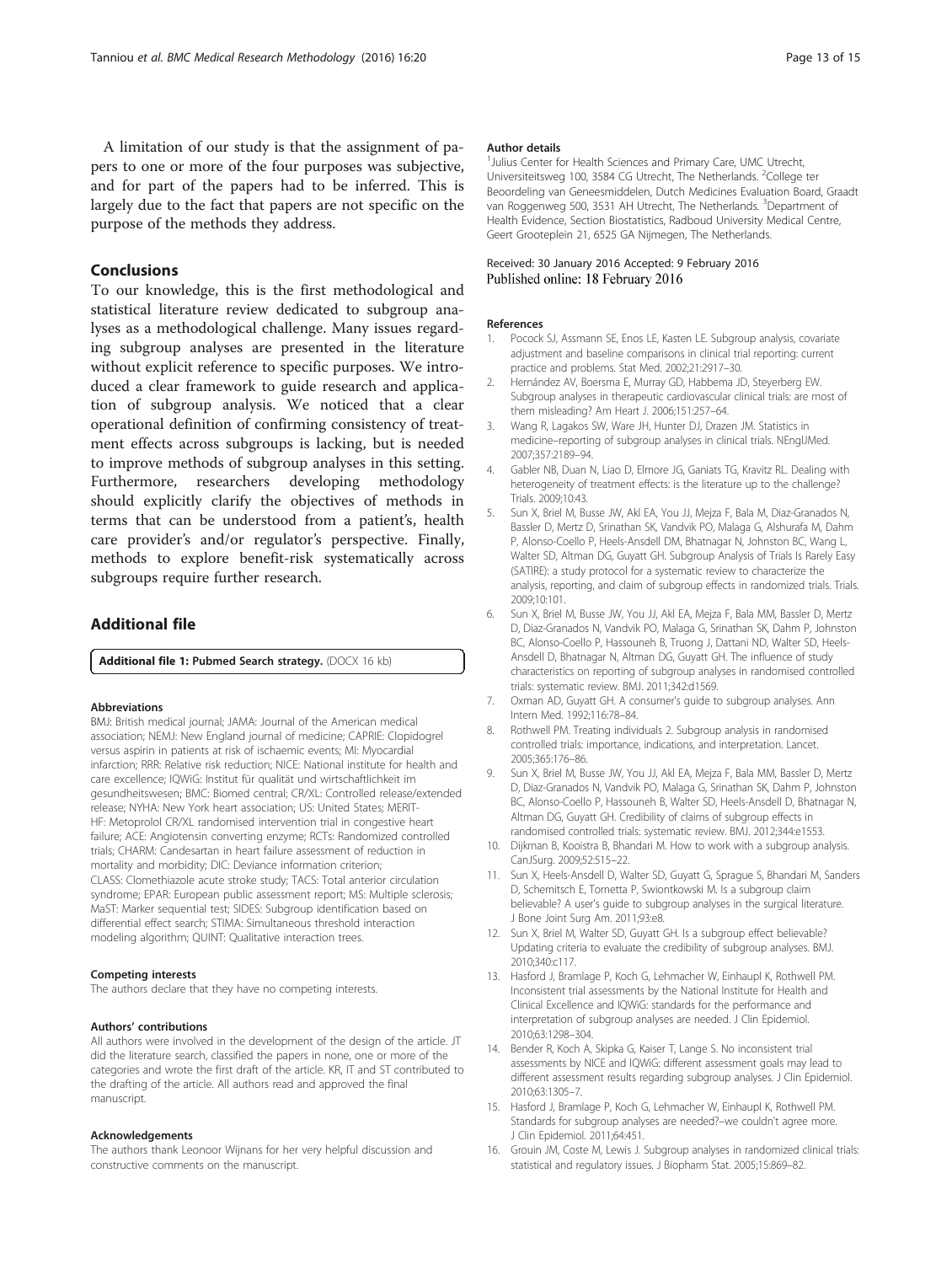- <span id="page-13-0"></span>17. MERIT-HF Study Group. Effect of metoprolol CR/XL in chronic heart failure: Metoprolol CR/XL Randomised Intervention Trial in Congestive Heart Failure (MERIT-HF). Lancet. 1999;353:2001–7.
- 18. Letter of approval. Available at: [http://www.accessdata.fda.gov/drugsatfda\\_](http://www.accessdata.fda.gov/drugsatfda_docs/label/2009/019962s038lbl.pdf) [docs/label/2009/019962s038lbl.pdf](http://www.accessdata.fda.gov/drugsatfda_docs/label/2009/019962s038lbl.pdf).
- 19. Hemmings R. An overview of statistical and regulatory issues in the planning, analysis, and interpretation of subgroup analyses in confirmatory clinical trials. J Biopharm Stat. 2014;24:4–18.
- 20. Li Z, Chuang-Stein C, Hoseyni C. The probability of observing negative subgroup results when the treatment effect is positive and homogeneous across all subgroups. Drug Inf J. 2007;41:47–56.
- 21. Wang SJ, Hung HM. A regulatory perspective on essential considerations in design and analysis of subgroups when correctly classified. J Biopharm Stat. 2014;24:19–41.
- 22. Koch GG, Schwartz TA. An overview of statistical planning to address subgroups in confirmatory clinical trials. J Biopharm Stat. 2014;24:72–93.
- 23. Keene ON, Garrett AD. Subgroups: time to go back to basic statistical principles? J Biopharm Stat. 2014;24:58–71.
- 24. Brookes ST, Whitely E, Egger M, Smith GD, Mulheran PA, Peters TJ. Subgroup analyses in randomized trials: risks of subgroup-specific analyses; power and sample size for the interaction test. J Clin Epidemiol. 2004;57:229–36.
- 25. Millen BA, Dmitrienko A, Ruberg S, Shen L. A statistical framework for decision making in confirmatory multipopulation tailoring clinical trials. Drug Inf J. 2012;46:647–56.
- 26. Royston P, Sauerbrei W. Interaction of treatment with a continuous variable: simulation study of significance level for several methods of analysis. Stat Med. 2013;32:3788–803.
- 27. Royston P, Sauerbrei W. Interaction of treatment with a continuous variable: simulation study of power for several methods of analysis. Stat Med. 2014;33:4695–708.
- 28. White IR, Elbourne D. Assessing subgroup effects with binary data: can the use of different effect measures lead to different conclusions? BMCMedResMethodol. 2005;5:15.
- 29. Peto P. Statistical Aspects of Cancer Trials. In: Halnan KE, editor. Treatment of Cancer. London: Chapman and Hall; 1982.
- 30. Piantadosi S, Gail MH. A comparison of the power of two tests for qualitative interactions. Stat Med. 1993;12:1239–48.
- 31. Zelterman D. On tests for qualitative interactions. Stat Probabil Lett. 1990;10:59–63.
- 32. Li J, Chan IS. Detecting qualitative interactions in clinical trials: an extension of range test. J Biopharm Stat. 2006;16:831–41.
- 33. Gunter L, Zhu J, Murphy S. Variable selection for qualitative interactions in personalized medicine while controlling the family-wise error rate. J Biopharm Stat. 2011;21:1063–78.
- 34. Kitsche A, Hothorn LA. Testing for qualitative interaction using ratios of treatment differences. Stat Med. 2014;33:1477–89.
- 35. Kitsche A. Detecting qualitative interactions in clinical trials with binary responses. Pharm Stat. 2014;13:309–15.
- 36. Varadhan R, Wang SJ. Standardization for subgroup analysis in randomized controlled trials. J Biopharm Stat. 2014;24:154–67.
- 37. White IR, Pocock SJ, Wang D. Eliciting and using expert opinions about influence of patient characteristics on treatment effects: a Bayesian analysis of the CHARM trials. Stat Med. 2005;24:3805–21.
- 38. Bayman EO, Chaloner K, Cowles MK. Detecting qualitative interaction: a Bayesian approach. Stat Med. 2010;29:455–63.
- 39. Jones HE, Ohlssen DI, Neuenschwander B, Racine A, Branson M. Bayesian models for subgroup analysis in clinical trials. Clin Trials. 2011;8:129–43.
- 40. Lipsky AM, Gausche-Hill M, Vienna M, Lewis RJ. The importance of "shrinkage" in subgroup analyses. Ann Emerg Med. 2010;55:544–52.
- 41. Alosh, M., Fritsch, K., Huque, M., Mahjoob, K., Pennello, G., Rothmann, M. , Russek-Cohen, E. , Smith, F., Wilson, S. and Yue, L. (2015). Statistical considerations on subgroup analysis in clinical trials. Statistics in Biopharmaceutical Research (accepted), available on line at: http://www. tandfonline.com/doi/full[/10.1080/19466315.2015.1077726](http://dx.doi.org/10.1080/19466315.2015.1077726)
- 42. Hayward RA, Kent DM, Vijan S, Hofer TP. Multivariable risk prediction can greatly enhance the statistical power of clinical trial subgroup analysis. BMCMedResMethodol. 2006;6:18.
- 43. Kent DM, Hayward RA. Limitations of applying summary results of clinical trials to individual patients: the need for risk stratification. JAMA. 2007;298:1209–12.
- 44. Kent DM, Rothwell PM, Ioannidis JP, Altman DG, Hayward RA. Assessing and reporting heterogeneity in treatment effects in clinical trials: a proposal. Trials. 2010;11:85.
- 45. Kovalchik SA, Varadhan R, Weiss CO. Assessing heterogeneity of treatment effect in a clinical trial with the proportional interactions model. Stat Med. 2013;32:4906–23.
- 46. Alosh M, Huque MF. Multiplicity considerations for subgroup analysis subject to consistency constraint. Biom J. 2013;55:444–62.
- 47. Alosh M, Huque MF, Koch GG. Statistical perspectives on subgroup analysis: testing for heterogeneity and evaluating error rate for the complementary subgroup. J Biopharm Stat. 2014;25:1161–78.
- 48. Tanniou J, Tweel IV, Teerenstra S, Roes KC, "Level of evidence for promising subgroup findings in an overall non-significant trial," Stat Methods Med Res, 2014 (accepted), available on line at: [http://smm.sagepub.com/content/](http://smm.sagepub.com/content/early/2014/01/19/0962280213519705.full.pdf+html) [early/2014/01/19/0962280213519705.full.pdf+html.](http://smm.sagepub.com/content/early/2014/01/19/0962280213519705.full.pdf+html)
- 49. Koch A, Framke T. Reliably basing conclusions on subgroups of randomized clinical trials. J Biopharm Stat. 2014;24:42–57.
- 50. Wahlgren NG, Ranasinha KW, Rosolacci T, Franke CL, van Erven PM, Ashwood T, Claesson L. Clomethiazole acute stroke study (CLASS): results of a randomized, controlled trial of clomethiazole versus placebo in 1360 acute stroke patients. Stroke. 1999;30:21–8.
- 51. Michiels S, Potthoff RF, George SL. Multiple testing of treatment-effectmodifying biomarkers in a randomized clinical trial with a survival endpoint. Stat Med. 2011;30:1502–18.
- 52. Fridlyand J, Yeh RF, Mackey H, Bengtsson T, Delmar P, Spaniolo G, Lieberman G. An industry statistician's perspective on PHC drug development. Contemp Clin Trials. 2013;36:624–35.
- 53. Maitournam A, Simon R. On the efficiency of targeted clinical trials. Stat Med. 2005;24:329–39.
- 54. Simon R. Clinical trials for predictive medicine: new challenges and paradigms. Clin Trials. 2010;7:516–24.
- 55. Krisam J, Kieser M. Decision rules for subgroup selection based on a predictive biomarker. J Biopharm Stat. 2014;24:188–202.
- 56. Simon R. Clinical trials for predictive medicine. Stat Med. 2012;31:3031–40.
- 57. Freidlin B, Korn EL. Biomarker enrichment strategies: matching trial design to biomarker credentials. Nat Rev Clin Oncol. 2014;11:81–90.
- 58. Freidlin B, Korn EL, Gray R. Marker Sequential Test (MaST) design. Clin Trials. 2014;11:19–27.
- 59. Wang SJ, O'Neill RT, Hung HM. Approaches to evaluation of treatment effect in randomized clinical trials with genomic subset. Pharm Stat. 2007;6:227–44.
- 60. Spiessens B, Debois M. Adjusted significance levels for subgroup analyses in clinical trials. Contemp Clin Trials. 2010;31:647–56.
- 61. Song Y, Chi GY. A method for testing a prespecified subgroup in clinical trials. Stat Med. 2007;26:3535–49.
- 62. Alosh M, Huque MF. A flexible strategy for testing subgroups and overall population. Stat Med. 2009;28:3–23.
- Zhao YD, Dmitrienko A, Tamura R. Design and analysis considerations in clinical trials with a sensitive subpopulation. Stat Biopharm Res. 2010;2:72–83.
- 64. Rothmann MD, Zhang JJ, Lu L, Fleming TR. Testing in a prespecified subgroup and the intent-to-treat population. Drug Inf J. 2012;46:175–9.
- 65. Chen C, Beckman RA. Hypothesis testing in a confirmatory Phase III trial with a possible subset effect. Stat Biopharm Res. 2009;1:431–40.
- 66. Millen BA, Dmitrienko A, Song G. Bayesian assessment of the influence and interaction conditions in multipopulation tailoring clinical trials. J Biopharm Stat. 2014;24:94–109.
- 67. Sivaganesan S, Laud PW, Muller P. A Bayesian subgroup analysis with a zero-enriched Polya Urn scheme. Stat Med. 2011;30:312–23.
- 68. Eng KH. Randomized reverse marker strategy design for prospective biomarker validation. Stat Med. 2014;33:3089–99.
- 69. EMA/CHMP/EWP/117211/2010, Committee for Medicinal Products for Human Use CHMP. Concept paper on the need for a Guideline on the use of Subgroup Analyses in Randomised Controlled Trials. 2010. [http://www.](http://www.ema.europa.eu/docs/en_GB/document_library/Scientific_guideline/2010/05/WC500090116.pdf) [ema.europa.eu/docs/en\\_GB/document\\_library/Scientific\\_guideline/2010/05/](http://www.ema.europa.eu/docs/en_GB/document_library/Scientific_guideline/2010/05/WC500090116.pdf) [WC500090116.pdf](http://www.ema.europa.eu/docs/en_GB/document_library/Scientific_guideline/2010/05/WC500090116.pdf).
- 70. Food and Drug Administration. Enrichment Strategies for Clinical Trials to Support Approval of Human Drugs and Biological Products. 2012. [http://](http://www.fda.gov/downloads/drugs/guidancecomplianceregulatoryinformation/guidances/ucm332181.pdf) [www.fda.gov/downloads/drugs/guidancecomplianceregulatoryinformation/](http://www.fda.gov/downloads/drugs/guidancecomplianceregulatoryinformation/guidances/ucm332181.pdf) [guidances/ucm332181.pdf](http://www.fda.gov/downloads/drugs/guidancecomplianceregulatoryinformation/guidances/ucm332181.pdf).
- 71. EMA/CHMP/539146/2013, Committee for Medicinal Products for Human Use CHMP. Guideline on the investigation of subgroups in confirmatory